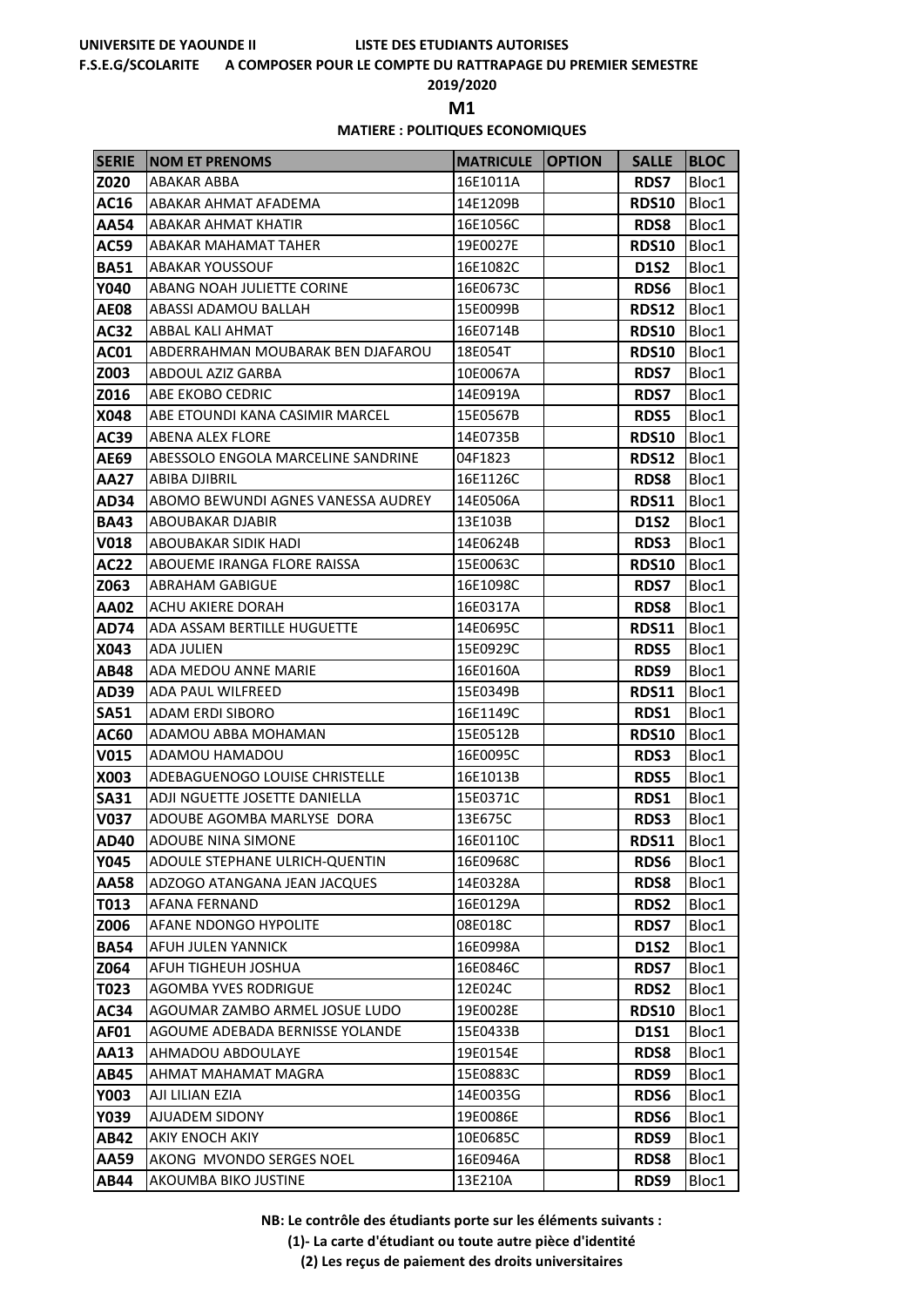### **F.S.E.G/SCOLARITE A COMPOSER POUR LE COMPTE DU RATTRAPAGE DU PREMIER SEMESTRE**

**2019/2020**

**M1** 

## **MATIERE : POLITIQUES ECONOMIQUES**

| <b>AD10</b> | <b>JALEXIS WASSAING OURSING-BE</b> | 16E1051A | <b>RDS11</b> | Bloc1 |
|-------------|------------------------------------|----------|--------------|-------|
| <b>AC46</b> | ALHADJI BELLO HAMADOU BASSIROU     | 10E0936A | <b>RDS10</b> | Bloc1 |
| <b>AC62</b> | <b>JALI SOULEYMAN MAHAMOUD</b>     | 15E0901C | <b>RDS10</b> | Bloc1 |
| <b>BA19</b> | <b>ALIOUM GARGA</b>                | 15E0761C | <b>D1S2</b>  | Bloc1 |
| <b>Y008</b> | ALIOUM NDIMHA                      | 16E0878A | <b>RDS6</b>  | Bloc1 |
| <b>AB59</b> | ALLARENE GLORIA                    | 16E1070A | RDS9         | Bloc1 |

**NB: Le contrôle des étudiants porte sur les éléments suivants : (1)- La carte d'étudiant ou toute autre pièce d'identité**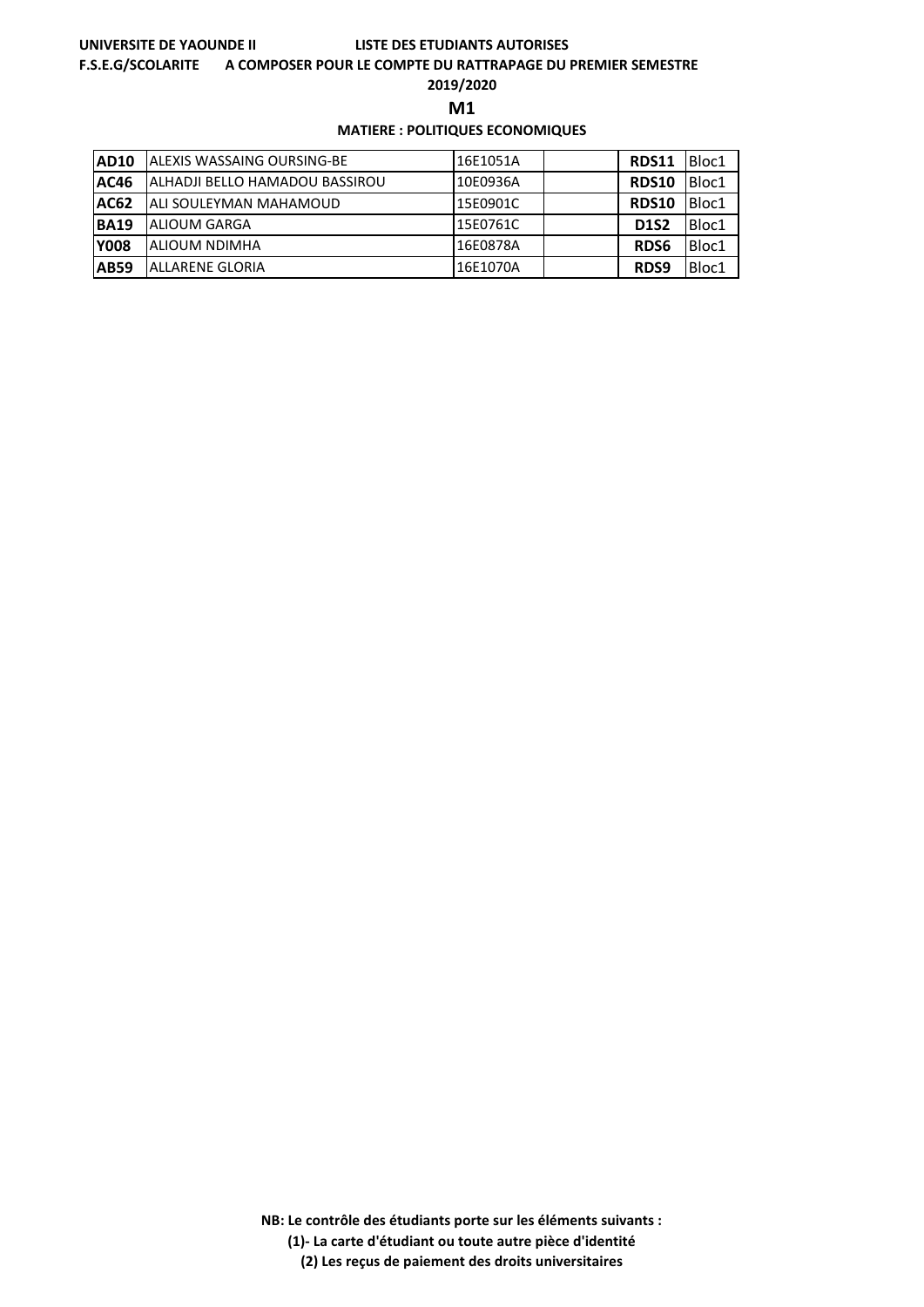### **F.S.E.G/SCOLARITE A COMPOSER POUR LE COMPTE DU RATTRAPAGE DU PREMIER SEMESTRE**

**2019/2020**

**M1** 

### **MATIERE : POLITIQUES ECONOMIQUES**

| <b>AD11</b>  | ALO'O OBIANG JANVIER CHRISTIAN WILLY                 | 16E0569C             | RDS11               | Bloc1          |
|--------------|------------------------------------------------------|----------------------|---------------------|----------------|
| X022         | AMADOU ROUPAI                                        | 15E0157A             | <b>RDS5</b>         | Bloc1          |
| AA17         | AMAYENA EBALA FATOU DIAMILA                          | 16E0340C             | <b>RDS8</b>         | Bloc1          |
| X040         | AMBASSA BABILAMA SYBIL WINNIE                        | 16E1022B             | <b>RDS5</b>         | Bloc1          |
| AD45         | AMBOMBO BELLA GENEVIEVE LA REINE                     | 16E0564A             | <b>RDS11</b>        | Bloc1          |
| AD66         | AMBOMO ODILE EVANCE                                  | 16E0307A             | RDS11               | Bloc1          |
| X011         | AMENGLE GIOVANNI FLINTH                              | 16E0145B             | <b>RDS5</b>         | Bloc1          |
| <b>BA28</b>  | AMIM NGUEUNA AUDE GHISLAINE                          | 15E0055B             | <b>D1S2</b>         | Bloc1          |
| Z044         | AMINE DOUFEENE YAI                                   | 19E0039E             | <b>RDS7</b>         | Bloc1          |
| Z023         | AMOUGOU II GUY GABRIEL                               | 13E161A              | <b>RDS7</b>         | Bloc1          |
| Y047         | AMOUGOU OKOMO JOEL ROMARIC                           | 14E0887B             | <b>RDS6</b>         | Bloc1          |
| <b>SA06</b>  | AMPOUAM NTOULE BRUNO                                 | 15E0293C             | <b>RDS1</b>         | Bloc1          |
| <b>SA23</b>  | <b>AMZINE NABIL</b>                                  | 16E0730C             | <b>RDS1</b>         | Bloc1          |
| <b>SA30</b>  | ANDELA EKAMBY LARISSA PAULE DUHAMEL                  | 16E0174B             | <b>RDS1</b>         | Bloc1          |
| AB46         | ANGABOALYA ANGELE GAELE                              | 16E0479C             | RDS9                | Bloc1          |
| AA46         | <b>APSATA</b>                                        | 16E1036A             | <b>RDS8</b>         | Bloc1          |
| X039         | ARMANVILLE TCHANGWA LAETITIA                         | 15E0346C             | <b>RDS5</b>         | Bloc1          |
| AE67         | ASHERI KELLY WIRYEN                                  | 16E0082C             | <b>RDS12</b>        | Bloc1          |
| Y042         | ASSANGA FERDINAND PIE CLAUDE                         | 15E0130B             | <b>RDS6</b>         | Bloc1          |
| AF51         | ASSE TSALA AGNES DORIS                               | 14E0201B             | <b>D1S1</b>         | Bloc1          |
| AE33         | <b>ASSENE MICHEL MOREL</b>                           | 14E0157C             | <b>RDS12</b>        | Bloc1          |
| <b>SA49</b>  | ASSIGA FELIX                                         | 15E0979C             | RDS1                | Bloc1          |
| <b>AC25</b>  | ASSONNA NGUEMO JOSPAIN                               | 15E0242B             | <b>RDS10</b>        | Bloc1          |
| <b>BA45</b>  | ATANGANA ATANGANA ANNE SOPHIE MADELEII 15E0115B      |                      | <b>D1S2</b>         | Bloc1          |
| AB41         | ATANGANA BASILE                                      | 09E127A              | RDS9                | Bloc1          |
| SA37         | ATANGANA MBARGA ANATOLE CHRISTIAN                    | 16E0789A             | <b>RDS1</b>         | Bloc1          |
| AD01         | ATANGANA OWONO FELIX DERRICK                         | 15E0934A             | <b>RDS11</b>        | Bloc1          |
| Y027         | ATANGANA TSOLI THERESE GENEVIEVE                     | 07E066C              | <b>RDS6</b>         | Bloc1          |
| AD14         | ATANGANA TSOUNGUI MAURICE YANNICK                    | 13E643B              | RDS11               | Bloc1          |
| <b>BA58</b>  | ATEBA BEKONO MARCELLE RITA                           | 09E955D              | <b>D1S2</b>         | Bloc1          |
| X015         | ATEBA LOIC INNOCENT                                  | 16E0133B             | <b>RDS5</b>         | Bloc1          |
| AB43         | ATEBA NOAH GEORGIA DOLORES                           | 15E0470A             | RDS9                | Bloc1          |
| <b>AF47</b>  | ATOUGA NKE JEAN ARISTIDE                             | 15E0110C             | D1S1                | Bloc1          |
| Y028         | ATOUH LORRAINE JESSICA                               | 18E003G              | RDS6                | Bloc1          |
| <b>AD80</b>  | AVA NLEMTE IVAN STEVE                                | 16E0097C<br>15E0059B | <b>RDS11</b>        | Bloc1          |
| T058<br>AF38 | AVOM PARFAIT THIBAUT<br>A'WANDJI MOYO MICHEL FABRICE | 16E0612A             | <b>RDS2</b><br>D1S1 | Bloc1<br>Bloc1 |
| Z014         | AWENA II JULES CESAR                                 | 11E370A              | <b>RDS7</b>         | Bloc1          |
| <b>V008</b>  | AWONG-ME-NKOUM SERAPHIN RALPH                        | 16E0689B             | <b>RDS3</b>         | Bloc1          |
| T018         | AWONO DALLE TITTI WILLIAM AURELIEN                   | 16E0695C             | RDS2                | Bloc1          |
| AD26         | AYISSI BILLONG ELODIE CANDICE                        | 15E0221B             | <b>RDS11</b>        | Bloc1          |
| Z050         | BADONA ONDOA YVAN                                    | 16E0960B             | <b>RDS7</b>         | Bloc1          |
| Z026         | BAGOUSSANA ABIGOUTINA RUFINE ELEONORE                | 15E0451A             | <b>RDS7</b>         | Bloc1          |
| <b>BA38</b>  | BAHA TCHANA CHAMBERLINE BRENDA                       | 15E0089A             | D1S2                | Bloc1          |
| V022         | <b>BAIYE MARTIN ACHUO</b>                            | 17E095E              | <b>RDS3</b>         | Bloc1          |
| Y046         | <b>BAKALONG ITIK FABRICE BERTIN</b>                  | 15E0040C             | <b>RDS6</b>         | Bloc1          |
| AF54         | <b>BAKARI ABDOU</b>                                  | 13E076B              | <b>D1S1</b>         | Bloc1          |
| Z013         | <b>BALAFAI NATACHA</b>                               | 16E1009B             | <b>RDS7</b>         | Bloc1          |
| <b>AE65</b>  | <b>BALEP BATJE SIMON SILVERE</b>                     | 14E0108A             | <b>RDS12</b>        | Bloc1          |
|              |                                                      |                      |                     |                |

**NB: Le contrôle des étudiants porte sur les éléments suivants :**

**(1)- La carte d'étudiant ou toute autre pièce d'identité**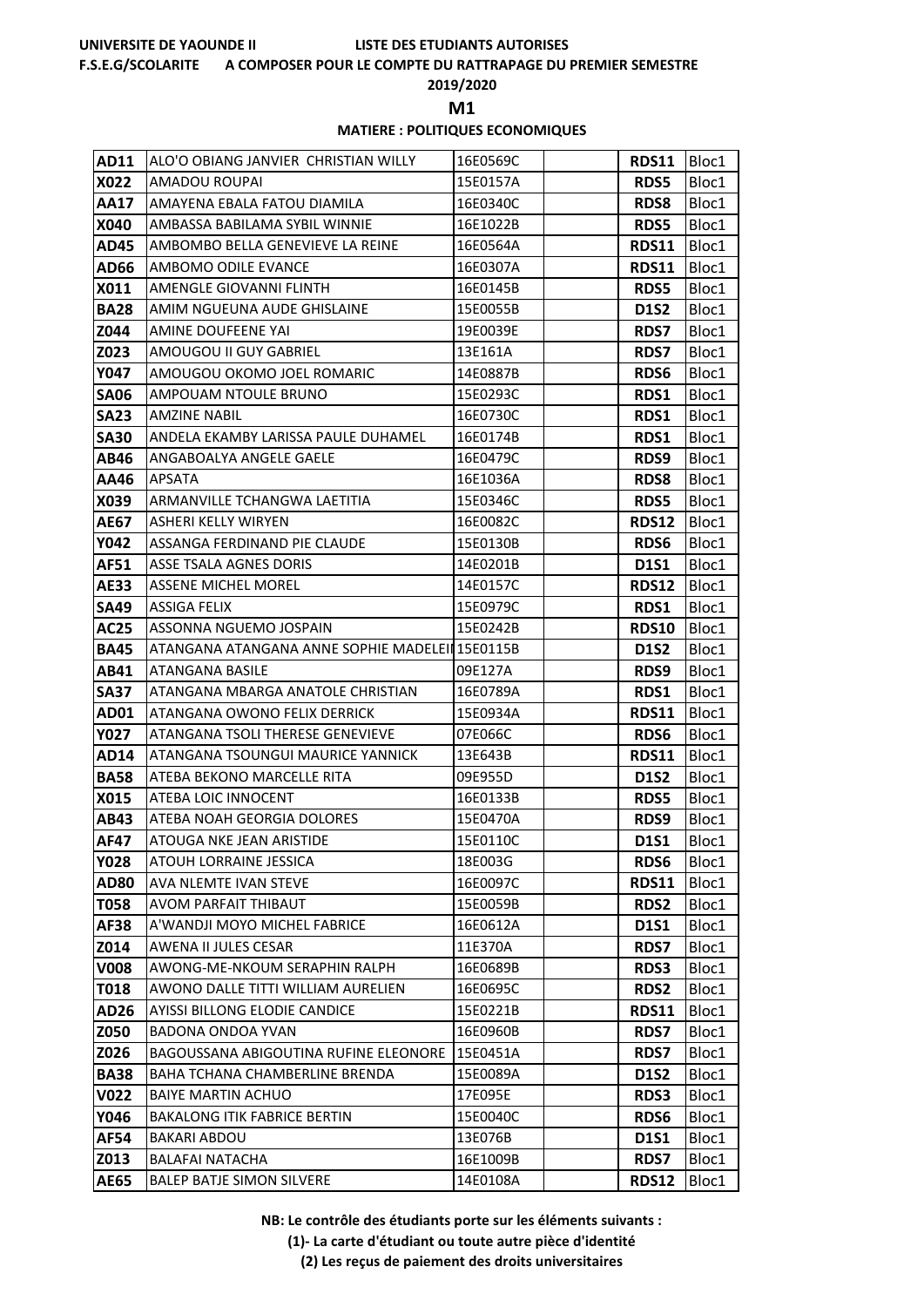### **F.S.E.G/SCOLARITE A COMPOSER POUR LE COMPTE DU RATTRAPAGE DU PREMIER SEMESTRE**

**2019/2020**

**M1** 

### **MATIERE : POLITIQUES ECONOMIQUES**

| AA21        | <b>BALIABA MOUDIO PIERRE</b>      | 15E0195C | <b>RDS8</b>  | Bloc1 |
|-------------|-----------------------------------|----------|--------------|-------|
| W017        | <b>BAM CHRISTIAN LEOPOLD</b>      | 10E0953C | RDS4         | Bloc1 |
| T043        | <b>BANANG BADAWE PATIENCE</b>     | 16E001F  | <b>RDS2</b>  | Bloc1 |
| AA36        | <b>BANGOMB ARSENE RAPHAEL</b>     | 19E0056E | <b>RDS8</b>  | Bloc1 |
| <b>AE44</b> | <b>BANKOUE MEKOMO FIDELINE</b>    | 16E0333C | <b>RDS12</b> | Bloc1 |
| AD63        | <b>BAO HOUMGADJOU JUNIOR</b>      | 17E010G  | <b>RDS11</b> | Bloc1 |
| <b>AB03</b> | <b>BAWEYE LEOPOLD</b>             | 16E1030A | RDS9         | Bloc1 |
| <b>V035</b> | <b>BAYANG EMMANUEL</b>            | 16E1007A | <b>RDS3</b>  | Bloc1 |
| <b>V004</b> | <b>BAYOCK EMMANUEL JUNIOR</b>     | 15E0434C | <b>RDS3</b>  | Bloc1 |
| X013        | <b>BEAYE ESTELLE MARINA</b>       | 16E0165B | <b>RDS5</b>  | Bloc1 |
| AA23        | <b>BEDIS SADJO PATRICK FRANCK</b> | 16E0451C | <b>RDS8</b>  | Bloc1 |

**NB: Le contrôle des étudiants porte sur les éléments suivants : (1)- La carte d'étudiant ou toute autre pièce d'identité**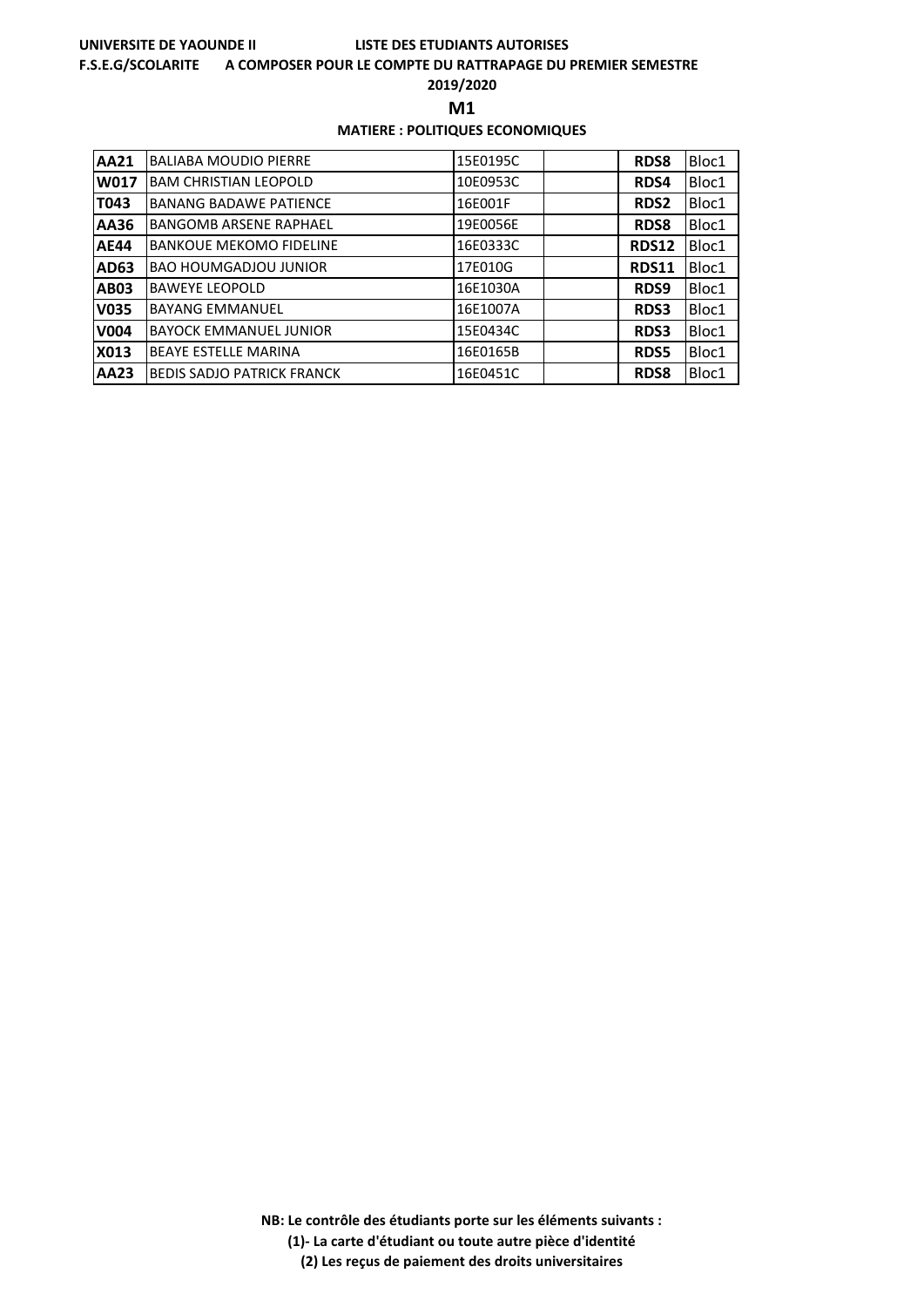### **F.S.E.G/SCOLARITE A COMPOSER POUR LE COMPTE DU RATTRAPAGE DU PREMIER SEMESTRE**

**2019/2020**

**M1** 

### **MATIERE : POLITIQUES ECONOMIQUES**

| X033        | <b>BEHWING MIRANDA</b>                             | 12E563B  | <b>RDS5</b>  | Bloc1 |
|-------------|----------------------------------------------------|----------|--------------|-------|
| <b>SA40</b> | BELA MELONO ARNAULD VERONIQUE                      | 16E0206A | RDS1         | Bloc1 |
| W039        | <b>BELINGA PIERRE</b>                              | 03F3526  | RDS4         | Bloc1 |
| AA14        | <b>BELISE MICHELE NGAM</b>                         | 16E0660C | <b>RDS8</b>  | Bloc1 |
| AB35        | <b>BELLA MARIE BRENDAH</b>                         | 16E0195C | RDS9         | Bloc1 |
| X029        | BELLA MEKOULOU AUSTIN RENOLY                       | 16E0527C | <b>RDS5</b>  | Bloc1 |
| <b>Y022</b> | BELLA NANGA CHRISTELLE YOLANDE                     | 13E040E  | <b>RDS6</b>  | Bloc1 |
| AF11        | <b>BELLA SALOME</b>                                | 16E0523C | <b>D1S1</b>  | Bloc1 |
| <b>AC55</b> | BELLA TUA JULIEN DAVID                             | 11E084C  | <b>RDS10</b> | Bloc1 |
| X019        | <b>BENODJI VINCENT</b>                             | 16E1152C | <b>RDS5</b>  | Bloc1 |
| X009        | <b>BETCHOM NOUMBI ANIKE FLAURE</b>                 | 16E0286A | <b>RDS5</b>  | Bloc1 |
| AF21        | BETSAMA NGONO EDMOND ERIC                          | 16E0362A | <b>D1S1</b>  | Bloc1 |
| W027        | BEUCHE NGOUONPEMEU LYSA TATIANA                    | 16E0925C | RDS4         | Bloc1 |
| AF12        | BEYALA ANNE MARIE NINA                             | 16E0943B | D1S1         | Bloc1 |
| <b>SA07</b> | BEYALA MABAYA ELIANE JESSICA                       | 16E0519B | <b>RDS1</b>  | Bloc1 |
| <b>AE54</b> | <b>BIABACK A TABOU MOHAMED</b>                     | 15E0288B | <b>RDS12</b> | Bloc1 |
| V036        | <b>BIDIAS MATHANA CLEMENT GERARD</b>               | 13E035B  | <b>RDS3</b>  | Bloc1 |
| AC03        | <b>BIDZOGO BETENE ANASTASIE</b>                    | 16E0760A | <b>RDS10</b> | Bloc1 |
| V026        | <b>BIH FRITUNG AWAMOFOR</b>                        | 15E0694C | <b>RDS3</b>  | Bloc1 |
| <b>BA30</b> | BIKELE ETOUNDI LOUIS PAUL                          | 14E0968A | <b>D1S2</b>  | Bloc1 |
| AD53        | <b>BIKIM ERNESTINE</b>                             | 15E0193C | <b>RDS11</b> | Bloc1 |
| T032        | <b>BIKOE NKOA JACQUES HUBERT</b>                   | 15E0028B | <b>RDS2</b>  | Bloc1 |
| AB39        | <b>BIKONDO KIEGUINDE ARMELLE</b>                   | 15E0289A | RDS9         | Bloc1 |
| AF41        | BILOA BILOA JEAN PIERRE                            | 16E0457B | <b>D1S1</b>  | Bloc1 |
| AE09        | BILOA LOUISE AURORE LORIELLE                       | 16E0203A | <b>RDS12</b> | Bloc1 |
| AD18        | BILOA MESSI MARILYNE PRISCA                        | 16E0443C | <b>RDS11</b> | Bloc1 |
| AC37        | <b>BIMEME OBAM ARTHUR MAUREL</b>                   | 16E1021C | <b>RDS10</b> | Bloc1 |
| <b>AF08</b> | <b>BIMEME ROMARIC</b>                              | 19E0091E | <b>D1S1</b>  | Bloc1 |
| Y018        | <b>BINA FRANCK YVES</b>                            | 14E0972C | RDS6         | Bloc1 |
| AF46        | <b>BINDZI MEKONGO GUY STEVE</b>                    | 15E0351C | <b>D1S1</b>  | Bloc1 |
| AA05        | <b>BINDZI ONANA GALLUS GABIN</b>                   | 17E143E  | <b>RDS8</b>  | Bloc1 |
| AD41        | <b>BINELI BINELI PROTAIS JOEL</b>                  | 15E0391A | <b>RDS11</b> | Bloc1 |
| W003        | <b>BISSANG NANGA PAULINE</b>                       | 15E0463A | RDS4         | Bloc1 |
| AB53        | <b>BISSECK BIKOHN CHRISTIAN OLIVER</b>             | 16E012F  | RDS9         | Bloc1 |
| <b>BA52</b> | BISSIONGOL MANY JEAN-BAPTISTE FRANCK EVRI 16E0555A |          | <b>D1S2</b>  | Bloc1 |
| Z057        | <b>BISSO ATANGANA GABRIELLE MALIKA</b>             | 16E0211A | <b>RDS7</b>  | Bloc1 |
| W021        | <b>BIYIHA KONE BORIS THIERRY</b>                   | 11E295A  | RDS4         | Bloc1 |
| AB07        | <b>BODO MAXIME</b>                                 | 16E0492B | <b>RDS9</b>  | Bloc1 |
| <b>AF02</b> | BOGNE BEUTCHOUANG FRANCKY JUNIOR                   | 16E0721A | D1S1         | Bloc1 |
| <b>AC24</b> | BOLOMIGUI MAYANG                                   | 13E498A  | <b>RDS10</b> | Bloc1 |
| AD64        | <b>BONOU BLAISE NKEH</b>                           | 16E0796B | <b>RDS11</b> | Bloc1 |
| W016        | <b>BOPDA JOSEPH KAPCHE</b>                         | 15E0101B | RDS4         | Bloc1 |
| AC49        | <b>BOUANGA TSINGA KELCIE LAICA</b>                 | 16E0031A | <b>RDS10</b> | Bloc1 |
| Y017        | <b>BOUGAN NZALI SERAPHIN</b>                       | 15E0829A | <b>RDS6</b>  | Bloc1 |
| <b>AC15</b> | <b>BOUKAR SOKOTO ALIFA</b>                         | 16E1156C | <b>RDS10</b> | Bloc1 |
| AD08        | <b>BOULEGA TSIMI ALAIN JUNIOR</b>                  | 16E0463C | <b>RDS11</b> | Bloc1 |
| X044        | <b>BOULOUMEGUE BRICE STEPHANE</b>                  | 16E0219B | <b>RDS5</b>  | Bloc1 |
| W015        | <b>BOUM SYLVAIN ALFRED</b>                         | 15E0278A | RDS4         | Bloc1 |

**NB: Le contrôle des étudiants porte sur les éléments suivants :**

**(1)- La carte d'étudiant ou toute autre pièce d'identité**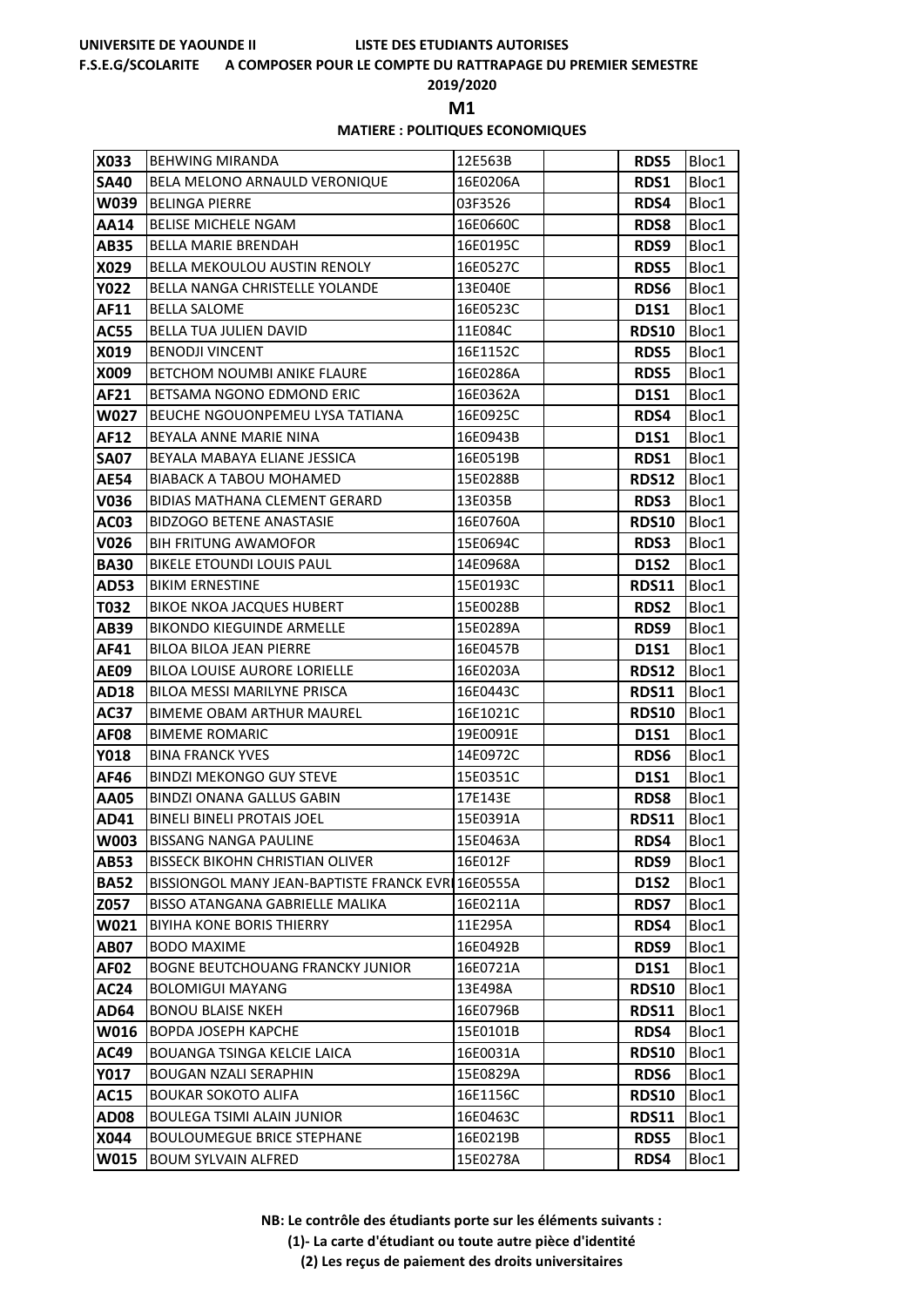### **F.S.E.G/SCOLARITE A COMPOSER POUR LE COMPTE DU RATTRAPAGE DU PREMIER SEMESTRE**

**2019/2020**

**M1** 

# **MATIERE : POLITIQUES ECONOMIQUES**

| <b>Y030</b> | <b>BOUTCHOUANG DOMFANG FRANK ARISTIDE</b> | 19E0001E | <b>RDS6</b>  | Bloc1 |
|-------------|-------------------------------------------|----------|--------------|-------|
| T059        | BRAHIM HASSAN ABDERAMAN                   | 15E0862C | <b>RDS2</b>  | Bloc1 |
| Z015        | CARLOTA NDJIGUI BENGONO AYITO             | 16E1065A | <b>RDS7</b>  | Bloc1 |
| X014        | CECILE DOPOIDE RADJIYANOUBA               | 16E1133C | <b>RDS5</b>  | Bloc1 |
| Z045        | CHE AZINWI NGUM                           | 15E0613A | <b>RDS7</b>  | Bloc1 |
| Z012        | <b>CHEFOR NGWENYI MEUNGWE</b>             | 16E0313A | <b>RDS7</b>  | Bloc1 |
| AE34        | <b>CHENDJOU GHASSY HAROLD VINCY</b>       | 16E0096B | <b>RDS12</b> | Bloc1 |
| <b>AD57</b> | <b>CHI NADEGE SWIRI</b>                   | 15E0025A | <b>RDS11</b> | Bloc1 |
| <b>AC54</b> | CHIADJEU TCHEUBOU YASMINE                 | 16E0936B | <b>RDS10</b> | Bloc1 |
| Z021        | CHIMI NANA STEVE KELLIAM                  | 16E0455C | RDS7         | Bloc1 |
| V029        | <b>CHOMTSEU AURELINE LAURE</b>            | 16E0706B | <b>RDS3</b>  | Bloc1 |
| AC43        | CHOUMANI EDMOND ROSTAND                   | 14E1046C | <b>RDS10</b> | Bloc1 |
| T036        | CHUENDEM NGUETEU MYRIAM                   | 16E0086C | <b>RDS2</b>  | Bloc1 |
| <b>AC05</b> | DAHIROU IBRAHIM                           | 14E1168B | <b>RDS10</b> | Bloc1 |
| <b>V028</b> | DAIRA KOWE IGNACE                         | 15E0389B | <b>RDS3</b>  | Bloc1 |
| Z041        | <b>DANFATSOU GATIEN</b>                   | 16E1110C | <b>RDS7</b>  | Bloc1 |
| <b>AA11</b> | DANG GUY HONORE                           | 16E0933B | <b>RDS8</b>  | Bloc1 |
| X028        | DANNAY DON DESTIN                         | 16E1147A | <b>RDS5</b>  | Bloc1 |
| <b>SA25</b> | DANTENG NDADJE ANOUCK PENSEE              | 16E0956C | RDS1         | Bloc1 |
| T021        | DAOUDA YOBI                               | 16E0690A | <b>RDS2</b>  | Bloc1 |
| AC26        | DA-SILVA OLIVIER ESPOIR II                | 15E0355C | <b>RDS10</b> | Bloc1 |
| <b>Y015</b> | DEBENGKANG MOISE                          | 16E1069C | <b>RDS6</b>  | Bloc1 |
| W011        | <b>DEBLEK RICHARD</b>                     | 19E0037E | RDS4         | Bloc1 |
| AB23        | DEOUMAINTARNOUDJEL SYLVAIN                | 19E0150E | RDS9         | Bloc1 |
| <b>BA31</b> | DEUDJEU NGUELEU JULIE LEONELLE            | 16E0259C | <b>D1S2</b>  | Bloc1 |
| <b>SA26</b> | DINGONG ALFRED BLAISE                     | 16E0176A | RDS1         | Bloc1 |
| V032        | DIYEN MEREDITH AFUMBOM                    | 19E0095E | <b>RDS3</b>  | Bloc1 |
| AB47        | DJAMKOUTCHIEU VICTORINE SANDRA            | 16E0538C | RDS9         | Bloc1 |
| AF36        | DJEGUEDEM NERADINGAO LILIANE              | 16E1135C | <b>D1S1</b>  | Bloc1 |
| <b>AE53</b> | DJERANE ARNY                              | 19E0071E | <b>RDS12</b> | Bloc1 |
| <b>W010</b> | <b>DJEUSSI DJONKAM FELICITE</b>           | 16E0589A | <b>RDS4</b>  | Bloc1 |
| Y041        | DJEUTCHOM GERMAINE CHRISTELLE             | 16E0252C | <b>RDS6</b>  | Bloc1 |
| <b>SA03</b> | DJEUTI FRANK PEGUY                        | 16E0837B | RDS1         | Bloc1 |
| <b>AE07</b> | DJIBEUT FENTU GAELLE TATIANA              | 15E0730C | <b>RDS12</b> | Bloc1 |
| AF22        | DJIBRINE ABAKAR DJIBRINE                  | 16E1194C | D1S1         | Bloc1 |
| AB15        | DJIKIO MANUELA SAMANTHA                   | 16E0666A | RDS9         | Bloc1 |
| <b>BA08</b> | DJINODJI MONEKEMDE                        | 18E043E  | <b>D1S2</b>  | Bloc1 |
| Z002        | DJITA NOPOGWO EDMOND                      | 15E0847A | <b>RDS7</b>  | Bloc1 |
| T044        | DJOBA NDJANGUELI LUCIENNE IRIANE          | 16E0201C | <b>RDS2</b>  | Bloc1 |
| AD46        | <b>DJOKO KOUAM KEVIN</b>                  | 16E0970A | <b>RDS11</b> | Bloc1 |
| T054        | DJOUAKEU ACHEUGUI PIERRE JUNIOR           | 16E0786B | <b>RDS2</b>  | Bloc1 |
| 80AA        | DJOUDELBAYE ASTANGARTE                    | 16E1055C | <b>RDS8</b>  | Bloc1 |
| X002        | DJOUKANG MURIELLE KEVINE                  | 16E0159B | <b>RDS5</b>  | Bloc1 |
| X017        | DJOUKOUO TAKOM LUCRESSE WILFRIED          | 16E0433C | <b>RDS5</b>  | Bloc1 |
| T051        | DJOUSSE YEFFOU ARNAULD RICHIS             | 16E0539A | <b>RDS2</b>  | Bloc1 |
| T007        | DOH-KOT EPAYE ALIFA                       | 19E0062E | <b>RDS2</b>  | Bloc1 |
| W001        | DONKENG TSANANG LAETITIA                  | 16E0192B | RDS4         | Bloc1 |
| <b>AF35</b> | DOUNA'AME NENE GUYLENE                    | 19E0018E | D1S1         | Bloc1 |

**NB: Le contrôle des étudiants porte sur les éléments suivants :**

**(1)- La carte d'étudiant ou toute autre pièce d'identité**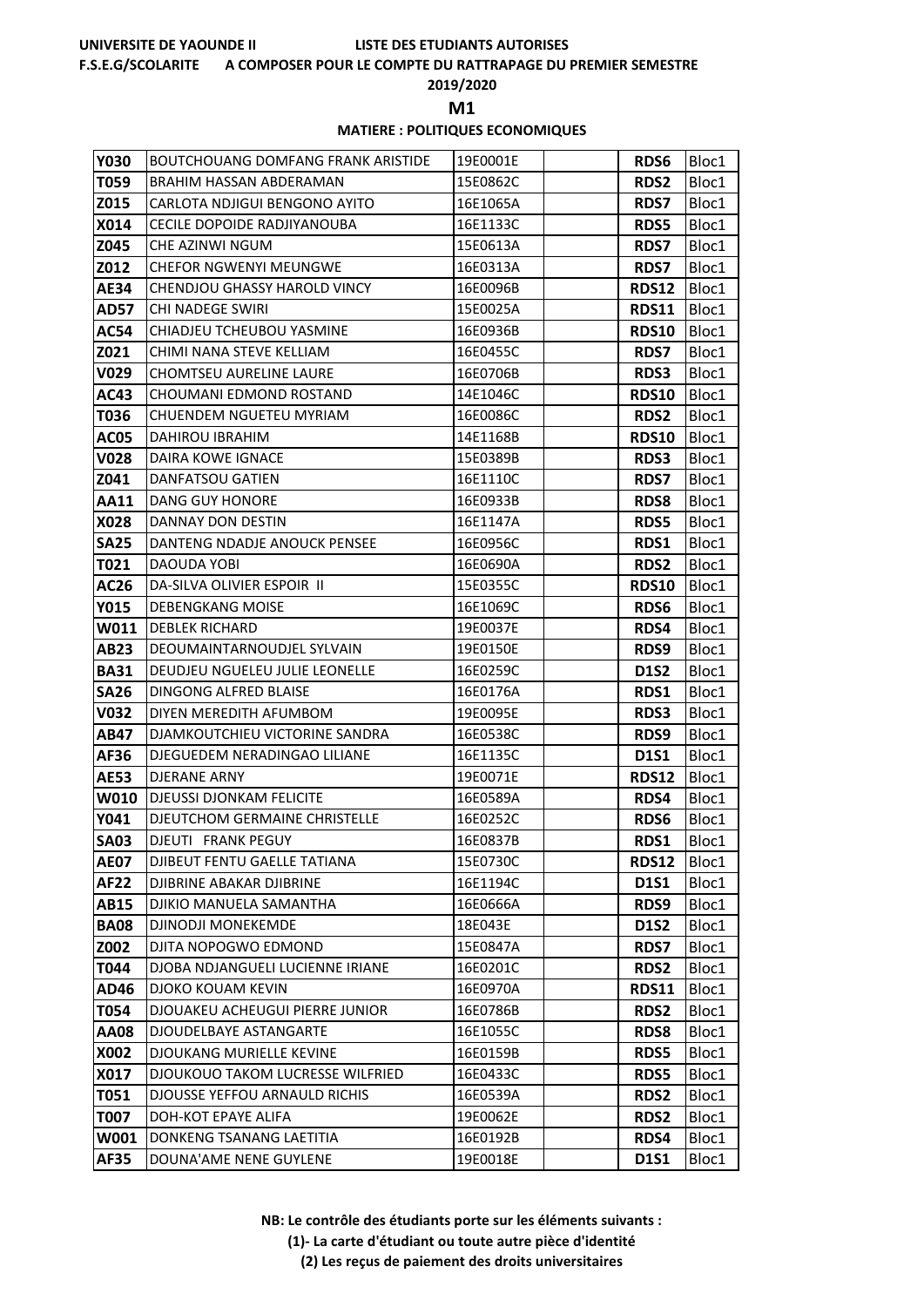### **F.S.E.G/SCOLARITE A COMPOSER POUR LE COMPTE DU RATTRAPAGE DU PREMIER SEMESTRE**

**2019/2020**

**M1** 

### **MATIERE : POLITIQUES ECONOMIQUES**

| AA53        | <b>DWELAJI TCHAMENI CYRIELLE</b>       | 16E0082B | <b>RDS8</b>  | Bloc1 |
|-------------|----------------------------------------|----------|--------------|-------|
| X005        | EBANDA ABANDA JOEL GAEL                | 16E0311B | <b>RDS5</b>  | Bloc1 |
| <b>AE57</b> | <b>EBELLE MISPA MARGUERITTE</b>        | 15E0624C | <b>RDS12</b> | Bloc1 |
| <b>AE28</b> | <b>EBOGO JEAN-PIERRE</b>               | 16E0604B | <b>RDS12</b> | Bloc1 |
| <b>SA38</b> | <b>EBOLO NGONO ISABELLE MURIELLE</b>   | 16E0550B | RDS1         | Bloc1 |
| <b>SA16</b> | <b>EBONG DUDDLEY SAMA</b>              | 09E0026B | RDS1         | Bloc1 |
| <b>V044</b> | EDOA AWOUMOU VICTORINE VANNESSA        | 16E0060B | <b>RDS3</b>  | Bloc1 |
| <b>W008</b> | EDOH ENAM JEAN GERARLD                 | 11E189C  | <b>RDS4</b>  | Bloc1 |
| <b>BA47</b> | EKANI BOUGA CATHERINE                  | 12E270A  | <b>D1S2</b>  | Bloc1 |
| T041        | EKASSI MARCELINE CHRISTIANE            | 13E410B  | <b>RDS2</b>  | Bloc1 |
| T053        | EKILA ELANGA MICHELLE JOSEE            | 15E0043A | <b>RDS2</b>  | Bloc1 |
| AD78        | <b>EKOKISE MAKONE YVAN YANNICK</b>     | 15E0260B | <b>RDS11</b> | Bloc1 |
| <b>SA14</b> | EKOP BOND ESTELLE ROLANDE              | 16E0553A | RDS1         | Bloc1 |
| AF15        | <b>EKOUDI JOSEPH PATRICK</b>           | 16E0932A | D1S1         | Bloc1 |
| T020        | EKOUMOU TSIMI WILLIAM                  | 09E503A  | <b>RDS2</b>  | Bloc1 |
| W046        | ELELE BELLA LAURENT FRANCIS            | 15E0812A | RDS4         | Bloc1 |
| <b>BA15</b> | ELIMI YOLANDE                          | 16E0822C | <b>D1S2</b>  | Bloc1 |
| AB38        | ELOMBI TONYE LAETITIA SORELLE          | 16E0669C | <b>RDS9</b>  | Bloc1 |
| <b>BA50</b> | ELOMO OMBEGA MARIE THERESE             | 16E1046B | <b>D1S2</b>  | Bloc1 |
| AD15        | <b>ELONG GILLES PHILIPPE</b>           | 16E0388B | <b>RDS11</b> | Bloc1 |
| X018        | ELOUNDOU MANESSONG FRANCK LUDOVIC      | 16E0403A | <b>RDS5</b>  | Bloc1 |
| AE14        | <b>EMBEKE KINOGO VERONIQUE</b>         | 14E0040B | <b>RDS12</b> | Bloc1 |
| W033        | <b>ENDALE LONG LYDIENNE SALOME</b>     | 13E576A  | RDS4         | Bloc1 |
| <b>SA18</b> | ENDIGA JEAN PAUL CEDRIC                | 16E0719B | <b>RDS1</b>  | Bloc1 |
| Z042        | ENGAMA SIMON ANICET                    | 15E0024C | <b>RDS7</b>  | Bloc1 |
| AE66        | ENGOTO YVAN JORDAN                     | 16E0409B | <b>RDS12</b> | Bloc1 |
| AD19        | <b>ENYEGUE LEMBEGUE BORIS</b>          | 15E0198B | RDS11        | Bloc1 |
| X027        | ENYEGUE MANGA MARIE JAURELLE CYNTHIA   | 16E0717A | <b>RDS5</b>  | Bloc1 |
| <b>SA34</b> | <b>ENYEGUE ONAMBELE BARBINE CORINE</b> | 12E520A  | RDS1         | Bloc1 |
| T001        | <b>ENYEGUE TSOUNGUI ANDRE LANDRY</b>   | 13E031B  | <b>RDS2</b>  | Bloc1 |
| <b>AE50</b> | EPEY LORD BILL NYAMBO                  | 15E0378A | <b>RDS12</b> | Bloc1 |
| Y026        | <b>ESSAH NGASSA JUDITH MERVEILLE</b>   | 15E0367C | <b>RDS6</b>  | Bloc1 |
| Z056        | <b>ESSENGUE LYDIE DARELLE</b>          | 16E0393C | <b>RDS7</b>  | Bloc1 |
| T010        | <b>ESSILI LIONEL JUNIOR</b>            | 16E0583C | <b>RDS2</b>  | Bloc1 |
| Z030        | ESSIMI NGA BERNADIN ALAIN              | 16E0709A | <b>RDS7</b>  | Bloc1 |
| AC31        | ESSOMBA ABESSOLO ARMEL FABRICE         | 09E558B  | <b>RDS10</b> | Bloc1 |
| AC38        | ESSOMBA MBARGA SERGE MAGUY             | 15E0708A | <b>RDS10</b> | Bloc1 |
| Z054        | <b>ESSOMBA SYLVESTRE</b>               | 10E0267A | <b>RDS7</b>  | Bloc1 |
| AC33        | ETOA NKUMU JUSTIN RICHARD              | 15E0957C | <b>RDS10</b> | Bloc1 |
| Y033        | ETOGA II PASCAL                        | 16E0062B | <b>RDS6</b>  | Bloc1 |
| <b>W038</b> | ETOUNDI ANTOINE AURELE                 | 15E0144B | RDS4         | Bloc1 |
| AD65        | ETOUNDI BIBANI MARIE-JOSEPH            | 15E0508A | <b>RDS11</b> | Bloc1 |
| W040        | ETOUNDI NTSAMA SOLANGE VALERIE         | 12E361B  | <b>RDS4</b>  | Bloc1 |
| AB50        | EVEZO'O ETOUNDI MARIUS FLORENT         | 09E006D  | RDS9         | Bloc1 |
| AE26        | <b>EWANE NDOUTOU CHRISTIAN</b>         | 16E0594A | <b>RDS12</b> | Bloc1 |
| <b>V011</b> | <b>EWODO NGAH BLAISE MARTIAL</b>       | 14E0942B | <b>RDS3</b>  | Bloc1 |
| AA30        | EYANA JOSEPH ARNAUD                    | 08E541A  | <b>RDS8</b>  | Bloc1 |
| Z001        | <b>EYANG ZUE JULIENNE</b>              | 10E0744A | <b>RDS7</b>  | Bloc1 |

**NB: Le contrôle des étudiants porte sur les éléments suivants :**

**(1)- La carte d'étudiant ou toute autre pièce d'identité**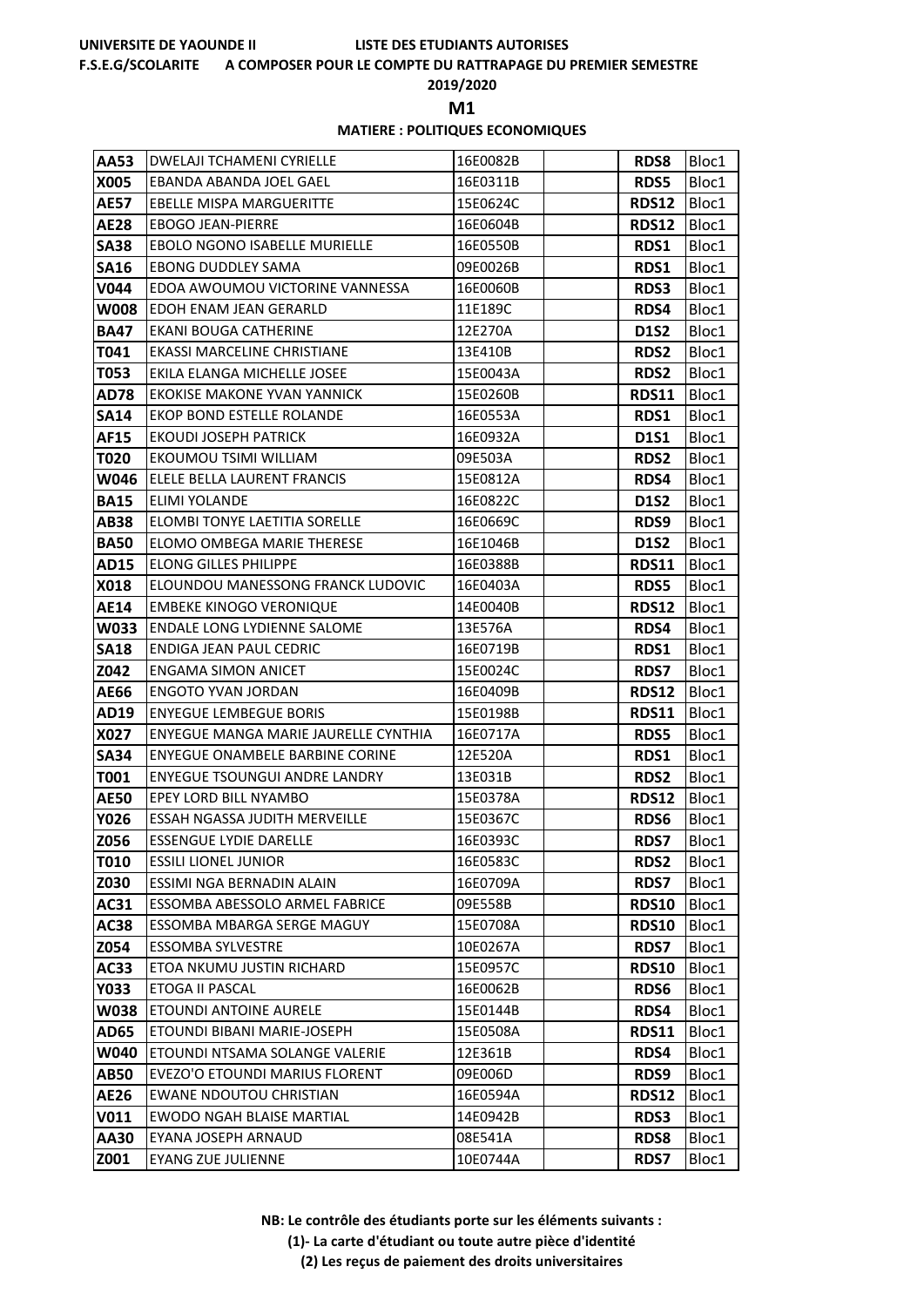### **F.S.E.G/SCOLARITE A COMPOSER POUR LE COMPTE DU RATTRAPAGE DU PREMIER SEMESTRE**

**2019/2020**

**M1** 

### **MATIERE : POLITIQUES ECONOMIQUES**

| <b>AF37</b> | EYENGA MENYE ARIELLE GERTRUDE           | 13E363C  | <b>D1S1</b>  | Bloc1 |
|-------------|-----------------------------------------|----------|--------------|-------|
| X001        | EYENGA NGABETOLO ABED NEGO DALINE       | 16E0419A | <b>RDS5</b>  | Bloc1 |
| AD23        | <b>EYONG KENEDY EKONJA</b>              | 14E0256B | RDS11        | Bloc1 |
| AF45        | EYOUNG ESSOGOLA GENEVIEVE               | 16E0054A | <b>D1S1</b>  | Bloc1 |
| Y010        | FABO PASSA EZECHIEL GHISLAIN            | 13E053A  | <b>RDS6</b>  | Bloc1 |
| <b>AD28</b> | FADIMATOU ABDOULLAHI                    | 15E0948B | <b>RDS11</b> | Bloc1 |
| AD09        | <b>FALAINA TCHIMIDENG JEROME</b>        | 16E0679A | <b>RDS11</b> | Bloc1 |
| Y031        | FANDO KWIGWA NADEGE LUGRECE             | 16E0115B | <b>RDS6</b>  | Bloc1 |
| <b>T005</b> | <b>FANE ABAKAR</b>                      | 15E0796B | <b>RDS2</b>  | Bloc1 |
| <b>BA49</b> | <b>FANKEM KEMBOU INES PRACEDE</b>       | 16E0683C | <b>D1S2</b>  | Bloc1 |
| AB10        | <b>FAOUZI RAMADANE-MOUBARACK</b>        | 13E187A  | RDS9         | Bloc1 |
| <b>AB08</b> | <b>FEKOU FOKO LIBOIRE</b>               | 12E176C  | RDS9         | Bloc1 |
| T057        | <b>FIFEN ZOUNKARANENI</b>               | 15E0113A | <b>RDS2</b>  | Bloc1 |
| V013        | FOADING TUEDJO KEVINE MARION            | 16E0259A | <b>RDS3</b>  | Bloc1 |
| <b>AD55</b> | FOE OTELE BORIS                         | 16E0880B | <b>RDS11</b> | Bloc1 |
| Z019        | FOGUEM TCHUENCHE BERTHOL ROSTAND        | 16E0928A | <b>RDS7</b>  | Bloc1 |
| <b>W023</b> | <b>FOKO NIE CHRISTIAN</b>               | 13E898C  | RDS4         | Bloc1 |
| T008        | FOMEKONG FOPA ELIHU                     | 16E0315A | <b>RDS2</b>  | Bloc1 |
| <b>SA08</b> | <b>FOMEKONG ADELAIDE</b>                | 14E0696A | RDS1         | Bloc1 |
| AA18        | <b>FOMKOUONG NKENMEGNE DAVID</b>        | 15E0427A | <b>RDS8</b>  | Bloc1 |
| <b>Y048</b> | FON CHRISTIAN MOFOR                     | 14E0423A | <b>RDS6</b>  | Bloc1 |
| Y036        | FONANG NERISSA YIMNAI                   | 19E0082E | <b>RDS6</b>  | Bloc1 |
| AD71        | FONING DIEBO FRANCK CABREL              | 16E0417B | <b>RDS11</b> | Bloc1 |
| <b>V024</b> | <b>FORBANG KEZIAH ANNIH</b>             | 16E0793B | <b>RDS3</b>  | Bloc1 |
| Z004        | FOTIE PEVETMI FADHIL                    | 16E0950C | <b>RDS7</b>  | Bloc1 |
| T026        | <b>FOTSING SOHKOUDJOU PATRICIA</b>      | 16E0073A | <b>RDS2</b>  | Bloc1 |
| Z053        | <b>FOTSO CHRISTIAN PIERRE</b>           | 11E077B  | <b>RDS7</b>  | Bloc1 |
| <b>Y006</b> | <b>FOTSO TEGUEU ULRICH</b>              | 16E0415C | <b>RDS6</b>  | Bloc1 |
| AA22        | FOTSO WABO VADANEAU ROSTAND             | 15E0121A | <b>RDS8</b>  | Bloc1 |
| <b>AB32</b> | FOUDA MVONDO DENIS BERTRAND             | 15E0277A | RDS9         | Bloc1 |
| AA48        | FOUMANE OYAMA HYACINTHE                 | 14E0015B | <b>RDS8</b>  | Bloc1 |
| <b>AA20</b> | <b>FRANCK ALPHONSE OYONO OWONO</b>      | 14E0322C | <b>RDS8</b>  | Bloc1 |
| <b>AC04</b> | FUBEN DJATCHE MICHELLE FLORA            | 19E0008E | <b>RDS10</b> | Bloc1 |
| <b>T038</b> | <b>GALE CHRIS ARNOLD</b>                | 06H169   | <b>RDS2</b>  | Bloc1 |
| <b>BA34</b> | <b>GHARIE LIMBEPE RAFIA FLORE</b>       | 16E0315C | <b>D1S2</b>  | Bloc1 |
| <b>AD22</b> | <b>GLADYS NKENGAFAC MORFAW</b>          | 15E0248A | <b>RDS11</b> | Bloc1 |
| <b>AE01</b> | <b>GOUNOU KAMDEM ORNELLA</b>            | 15E0402C | <b>RDS12</b> | Bloc1 |
| AD29        | <b>GUESSONG KENFACK EDOUARD CYRILLE</b> | 14E0142A | <b>RDS11</b> | Bloc1 |
| <b>AF23</b> | <b>GUETSA SONTSA ARIANE FABIOLA</b>     | 16E0557A | <b>D1S1</b>  | Bloc1 |
| <b>SA22</b> | GUIKA TSIASSE RUYTER RECHNER            | 15E0460C | RDS1         | Bloc1 |
| X037        | <b>HABIBA THE PRINCE</b>                | 16E0182B | <b>RDS5</b>  | Bloc1 |
| Z043        | HADJARA OUMAROU                         | 15E0980C | <b>RDS7</b>  | Bloc1 |
| T046        | HAFEZ-EL-HASSAD DAOUDA                  | 14E0623C | <b>RDS2</b>  | Bloc1 |
| W031        | HAI-RIYA HABIBA                         | 16E0554A | RDS4         | Bloc1 |
| AD30        | <b>HAITO LYKI MARLONE PATTERSONE</b>    | 19E0023E | <b>RDS11</b> | Bloc1 |
| <b>BA17</b> | <b>HAIWE HERIC</b>                      | 15E0658B | <b>D1S2</b>  | Bloc1 |
| <b>SA13</b> | HALIMATOU OUSMANOU                      | 15E0928A | RDS1         | Bloc1 |
| <b>AD77</b> | HAMANE JEAN SIMPLIES                    | 14E0621C | <b>RDS11</b> | Bloc1 |

**NB: Le contrôle des étudiants porte sur les éléments suivants :**

**(1)- La carte d'étudiant ou toute autre pièce d'identité**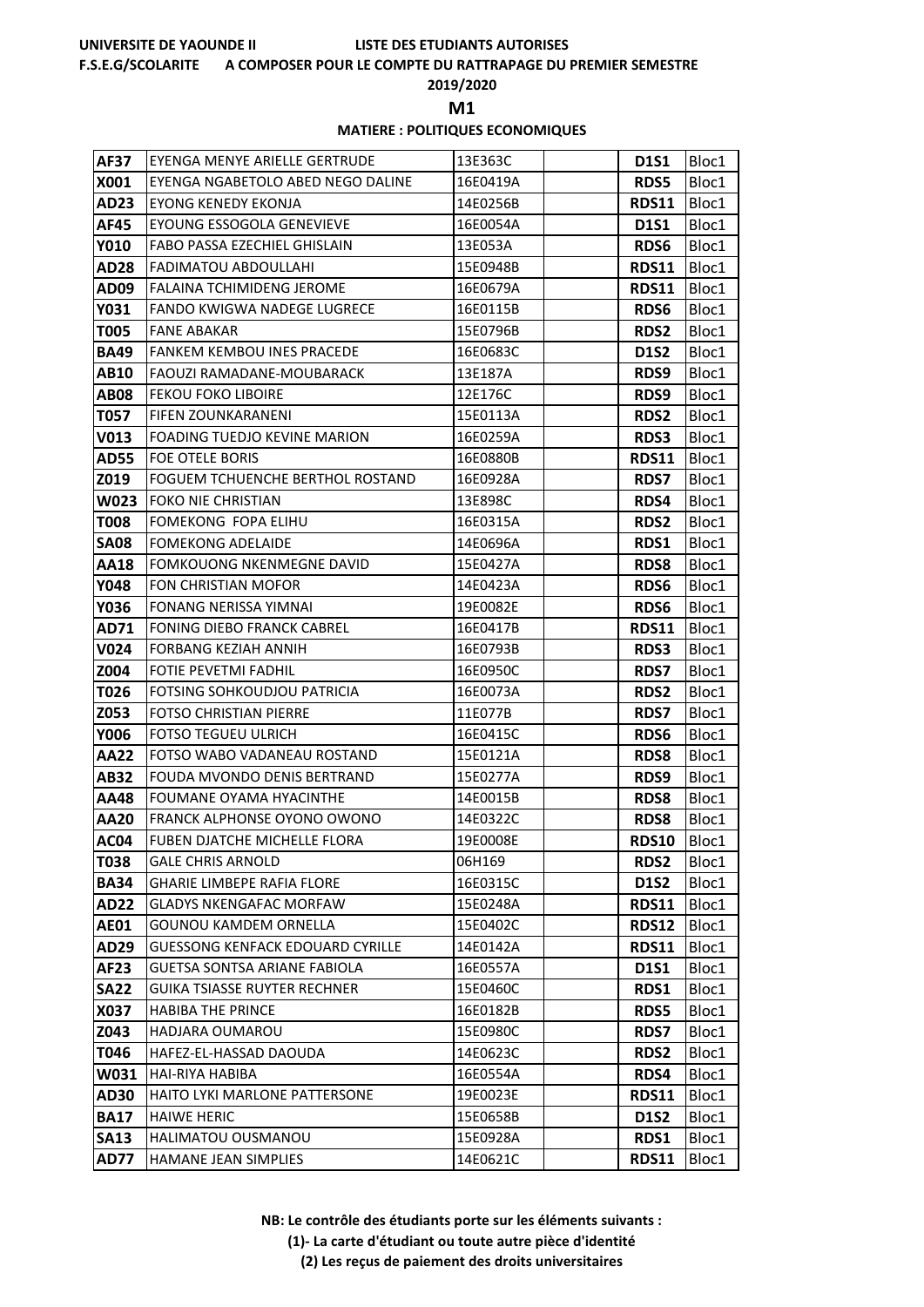### **F.S.E.G/SCOLARITE A COMPOSER POUR LE COMPTE DU RATTRAPAGE DU PREMIER SEMESTRE**

**2019/2020**

**M1** 

### **MATIERE : POLITIQUES ECONOMIQUES**

| Z007                | <b>HAMMADOU</b>                                         | 17E11F               | <b>RDS7</b>                 | Bloc1          |
|---------------------|---------------------------------------------------------|----------------------|-----------------------------|----------------|
| W013                | <b>HAOUA HABIBA ATIKOU</b>                              | 16E015G              | RDS4                        | Bloc1          |
| AE36                | <b>HAPSATOU ISSA</b>                                    | 16E0025C             | <b>RDS12</b>                | Bloc1          |
| Z008                | HASSAN ABAKAR MAHAMAT                                   | 19E0019E             | <b>RDS7</b>                 | Bloc1          |
| AF29                | <b>HASSAN TCHERE ABIT</b>                               | 16E1101B             | <b>D1S1</b>                 | Bloc1          |
| V038                | <b>HASSANE MOUSSA</b>                                   | 19E0035E             | <b>RDS3</b>                 | Bloc1          |
| AC63                | <b>HAWA ISSA</b>                                        | 12E312A              | <b>RDS10</b>                | Bloc1          |
| AB14                | <b>HAWAOU BOBBO</b>                                     | 19E0052Z             | RDS9                        | Bloc1          |
| AB22                | <b>HEGA ANNIE ERIKA RACHEL</b>                          | 16E0062C             | RDS9                        | Bloc1          |
| AA07                | HENKE BANTHEU DAVID                                     | 16E0215A             | <b>RDS8</b>                 | Bloc1          |
| T015                | HINAMARI DEDE MANOU                                     | 16E1110B             | <b>RDS2</b>                 | Bloc1          |
| <b>BA56</b>         | HISSEIN LOL ALI                                         | 16E1187C             | <b>D1S2</b>                 | Bloc1          |
| AC35                | <b>HOUSSEINI TSIOUTO</b>                                | 16E0334B             | <b>RDS10</b>                | Bloc1          |
| AA63                | <b>IBRAHIMA</b>                                         | 09E055J              | <b>RDS8</b>                 | Bloc1          |
| AF32                | <b>IDRISSOU MOHAMED</b>                                 | 15E0640B             | <b>D1S1</b>                 | Bloc1          |
| AD31                | <b>IMBITH ESTELLE FLORE</b>                             | 19E0059E             | <b>RDS11</b>                | Bloc1          |
| Z036                | INDJAPA MIMBAHA FABIOLA ELIOSIE                         | 15E0922A             | <b>RDS7</b>                 | Bloc1          |
| AC27                | <b>IPEM VINCIANE LAURE</b>                              | 13E209A              | <b>RDS10</b>                | Bloc1          |
| AC08                | ISMAEL MOHAMED EL-AMINE                                 | 16E0320C             | <b>RDS10</b>                | Bloc1          |
| AD42                | JEUFACK CHARNELLE DORIANE                               | 16E0194A             | <b>RDS11</b>                | Bloc1          |
| AE72                | <b>JULIEN YANNICK MBOCK</b>                             | 14E1046A             | <b>RDS12</b>                | Bloc1          |
| V042                | KABEYENE AMBELA GHISLAIN A                              | 16E0731A             | <b>RDS3</b>                 | Bloc1          |
| AD75                | <b>KAGHO DIEUDONNE</b>                                  | 16E0278B             | <b>RDS11</b>                | Bloc1          |
| T019                | KAKEU NZOUWOUA DANIELE DIANE                            | 16E0154A             | RDS2                        | Bloc1          |
| AC17                | KAMDEPET FOTIO CARINE                                   | 09E501A              | <b>RDS10</b>                | Bloc1          |
| Z055                | KAMDJE SOUMEU FRANKY JAMES                              | 16E0688B             | <b>RDS7</b>                 | Bloc1          |
| <b>BA29</b>         | KAMGANG NOUTONSI CLAUDE SANDRA<br>KAMGNO JOSEPH ARNAULD | 15E0036A<br>16E0288C | <b>D1S2</b>                 | Bloc1          |
| <b>AB06</b><br>W009 | KAMSU NOUAFO CORNELIA                                   |                      | RDS9                        | Bloc1          |
| AA47                | KAMWA NOKAM HELENE                                      | 16E0832B<br>16E0710C | RDS4                        | Bloc1          |
| <b>AE68</b>         | KANA EBOA YANNICK FAUSTIN                               | 18E060E              | <b>RDS8</b><br><b>RDS12</b> | Bloc1<br>Bloc1 |
| T060                | KASSIA BEKA MARIE CLAIRE                                | 16E0982C             | <b>RDS2</b>                 | Bloc1          |
| <b>AE62</b>         | <b>KEMGANG KENMOE FRANK MIGUEL</b>                      | 16E0347B             | <b>RDS12</b>                | Bloc1          |
| T004                | KEMGOU TANIKEU CARLOS                                   | 19E0088E             | <b>RDS2</b>                 | Bloc1          |
| Z025                | KENDO CYRILLE LEGRAND                                   | 15E0840C             | <b>RDS7</b>                 | Bloc1          |
| Y038                | <b>KENGMENE HORNELA</b>                                 | 16E0376B             | <b>RDS6</b>                 | Bloc1          |
| Y043                | KENGNE DEFO RAISSA INESS                                | 16E0884B             | <b>RDS6</b>                 | Bloc1          |
| <b>BA09</b>         | <b>KENGNE FOKAM FRANCIS</b>                             | 16E0725B             | <b>D1S2</b>                 | Bloc1          |
| <b>AD20</b>         | KENGNE FONGANG PRISCA KELLY                             | 13E938C              | <b>RDS11</b>                | Bloc1          |
| AB30                | <b>KENGNE NINTIDEM BORIS</b>                            | 18E010G              | RDS9                        | Bloc1          |
| AA50                | <b>KENGNE NOUSSA ANICET STEVE</b>                       | 14E0166C             | <b>RDS8</b>                 | Bloc1          |
| <b>AC42</b>         | KENMOE NGUEKI PRISCA MANUELA                            | 15E0719A             | <b>RDS10</b>                | Bloc1          |
| <b>BA07</b>         | KENMOGNE SOH ETIENNE CAROLE                             | 15E0058A             | D1S2                        | Bloc1          |
| <b>AE40</b>         | KENNE LONTSI ORNELA CARREL                              | 16E0479B             | <b>RDS12</b>                | Bloc1          |
| AC07                | <b>KEPMENI HONYEP KEVIN JODAL</b>                       | 15E0110A             | <b>RDS10</b>                | Bloc1          |
| T042                | <b>KESSE MARIE CLAIRE</b>                               | 01E0764              | <b>RDS2</b>                 | Bloc1          |
| <b>SA05</b>         | <b>KEUTCHABIA PAULIN</b>                                | 14E0998B             | RDS1                        | Bloc1          |
| AF48                | KHALIL GARBA ABOUBAKAR                                  | 16E1063A             | D1S1                        | Bloc1          |
| <b>SA53</b>         | KIANG BELLO YANICK                                      | 16E0617C             | RDS1                        | Bloc1          |

**NB: Le contrôle des étudiants porte sur les éléments suivants :**

**(1)- La carte d'étudiant ou toute autre pièce d'identité**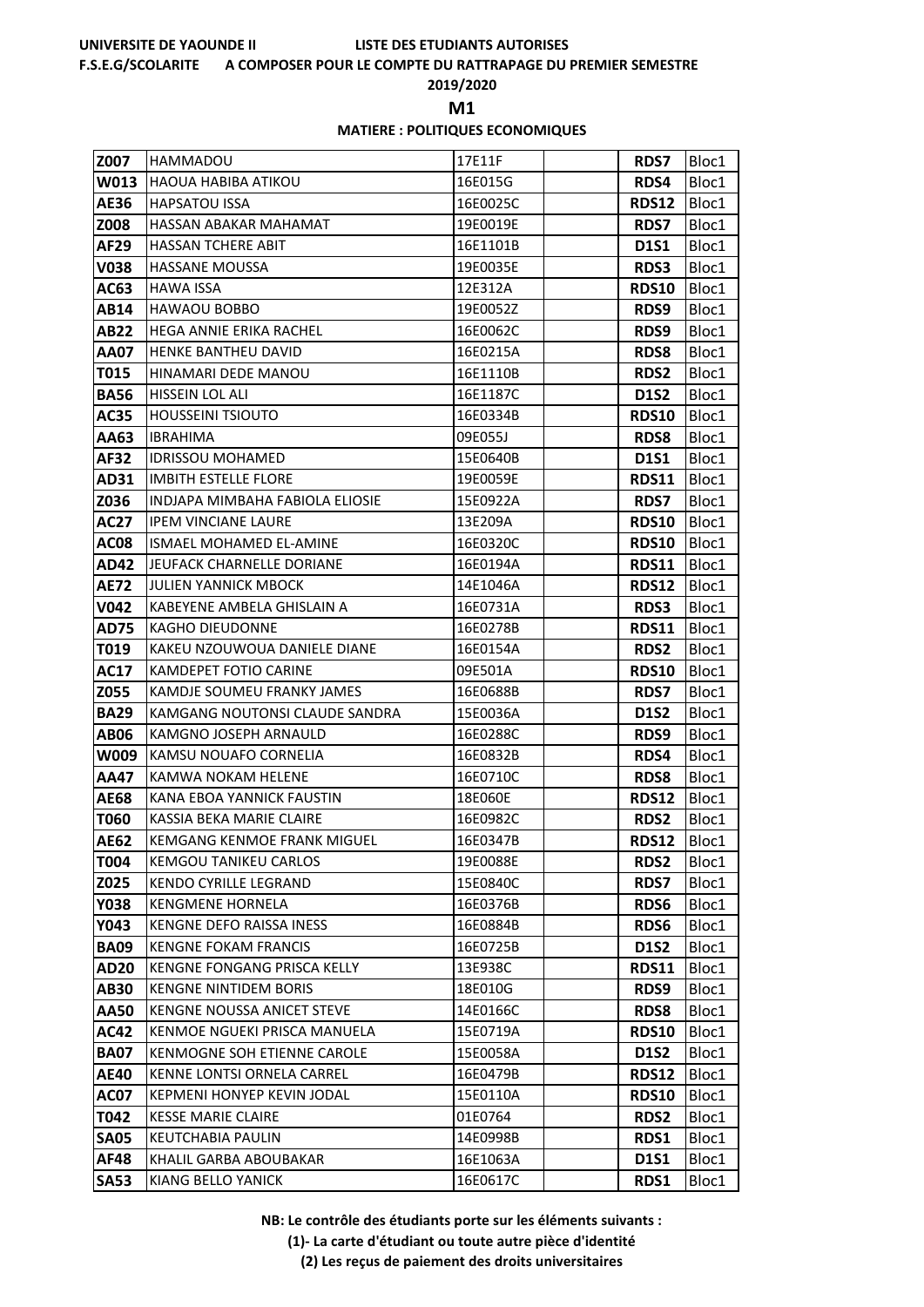### **F.S.E.G/SCOLARITE A COMPOSER POUR LE COMPTE DU RATTRAPAGE DU PREMIER SEMESTRE**

**2019/2020**

**M1** 

### **MATIERE : POLITIQUES ECONOMIQUES**

| AB56        | KILAR DORINA WAFOR               | 16E1003B | RDS9         | Bloc1 |
|-------------|----------------------------------|----------|--------------|-------|
| AB27        | KI-NJENGWES NTAMAG CHRISTELLE    | 16E1027C | RDS9         | Bloc1 |
| AF14        | KITIO NGUEKEUNG BEBETO ANDERSON  | 16E0599A | <b>D1S1</b>  | Bloc1 |
| Y001        | KOKO A BIDIAS RIGOBERTE CARINE   | 16E0501B | <b>RDS6</b>  | Bloc1 |
| T029        | KONOMBAYE MADJINGAYE NDINGAYANAN | 16E1055A | <b>RDS2</b>  | Bloc1 |
| AB40        | KOUA NJONOU SANDRA MAGALIE       | 14E0109B | RDS9         | Bloc1 |
| AA51        | KOUMA KOUMA MARTIAL PATRICK      | 08E485A  | <b>RDS8</b>  | Bloc1 |
| SA42        | <b>KOUMTSAI PAUL</b>             | 15E0722B | RDS1         | Bloc1 |
| AD44        | KOUNOU ALAIN BIENVENU            | 14E0368B | RDS11        | Bloc1 |
| <b>AC58</b> | KOURABEI MAMOUGRE JEANNE         | 15E0881B | <b>RDS10</b> | Bloc1 |
| <b>AA15</b> | KOUSEKOURA JOSUE                 | 16E1116C | <b>RDS8</b>  | Bloc1 |
| X004        | KOUSSE AMBA GRÂCE ROSITA         | 16E0526B | <b>RDS5</b>  | Bloc1 |
| Y023        | KUIFEUDJIO VOUGMO RICKY          | 16E0503A | <b>RDS6</b>  | Bloc1 |
| AA10        | KWACHEU KWACHEU CEDRIC           | 16E0699C | <b>RDS8</b>  | Bloc1 |
| V019        | KWENGA MBIAGMBA LOIC STEPHAN     | 16E0345C | <b>RDS3</b>  | Bloc1 |

**NB: Le contrôle des étudiants porte sur les éléments suivants : (1)- La carte d'étudiant ou toute autre pièce d'identité**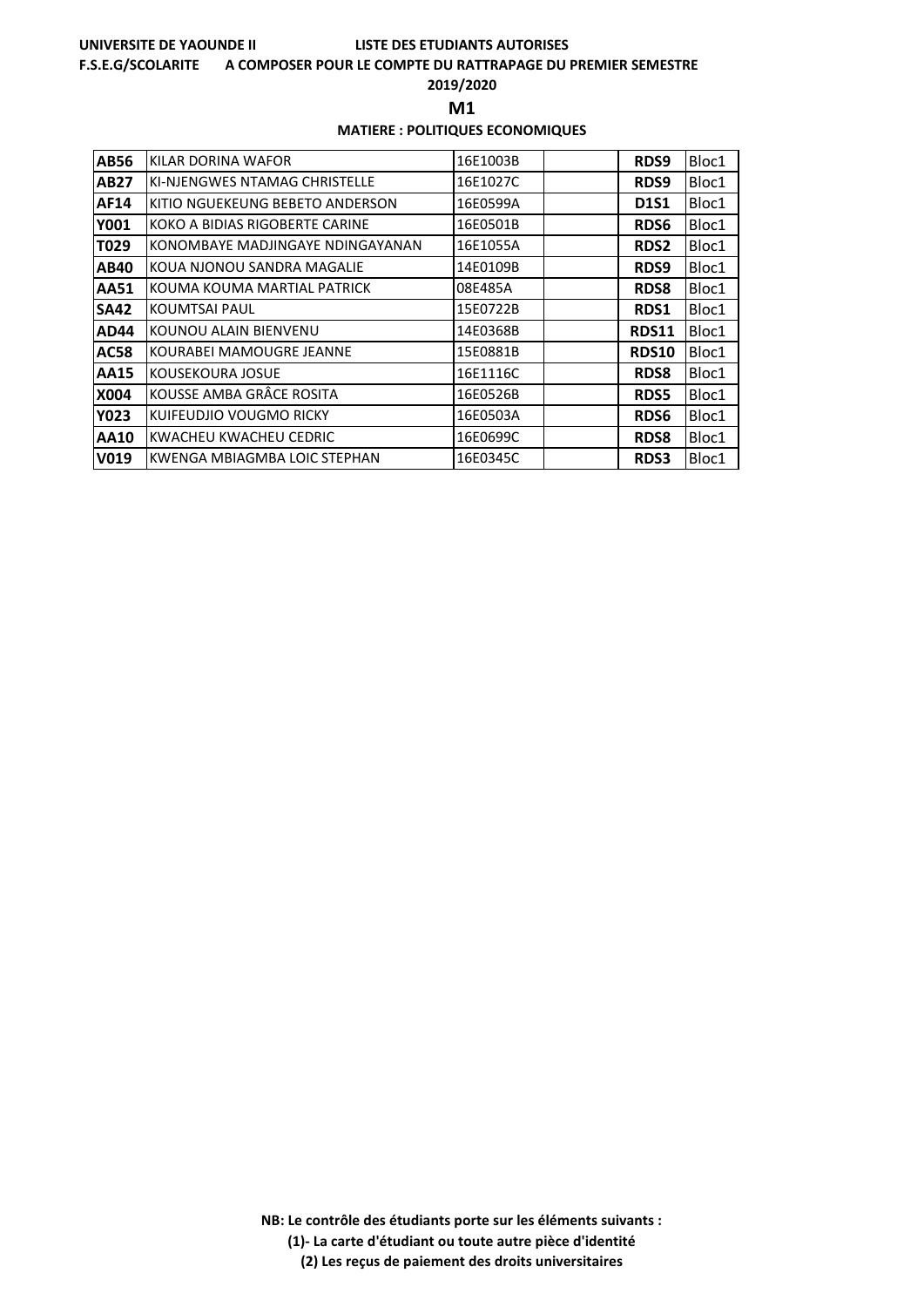### **F.S.E.G/SCOLARITE A COMPOSER POUR LE COMPTE DU RATTRAPAGE DU PREMIER SEMESTRE**

**2019/2020**

**M1** 

### **MATIERE : POLITIQUES ECONOMIQUES**

| <b>BA39</b>         | <b>KWESSI HORTENSE FLORE</b>                    | 13E002F              | D1S2                 | Bloc1          |
|---------------------|-------------------------------------------------|----------------------|----------------------|----------------|
| Z038                | LABO OUETCHOUA CHANELLE LADOUCE                 | 16E0153B             | <b>RDS7</b>          | Bloc1          |
| Z046                | LAKOUETENE PRINCE DE PIERRE                     | 19E0056Z             | <b>RDS7</b>          | Bloc1          |
| V031                | LAURA NOUBATA REMADJI                           | 16E1102C             | <b>RDS3</b>          | Bloc1          |
| Y007                | LEA KEEDI YOKONO                                | 14E0453B             | RDS6                 | Bloc1          |
| AF03                | LEBGUE DERPENG SERGE                            | 16E1086C             | <b>D1S1</b>          | Bloc1          |
| Z017                | LEKE FUANYI DESMOND                             | 15E0751C             | <b>RDS7</b>          | Bloc1          |
| SA47                | LEKE MBIEME JEANNE VICTOIRE                     | 16E0041A             | <b>RDS1</b>          | Bloc1          |
| AE58                | LEMBOU FANMOE LEONEL                            | 19E0045E             | <b>RDS12</b>         | Bloc1          |
| T012                | LENOU NOUMSI GERARDINE                          | 15E0730A             | <b>RDS2</b>          | Bloc1          |
| <b>SA01</b>         | LIEUMO BERLINE                                  | 16E0109B             | RDS1                 | Bloc1          |
| <b>AE51</b>         | LIMADOUNA ABAKAR                                | 18E022E              | <b>RDS12</b>         | Bloc1          |
| <b>BA48</b>         | LINDJECK ERIC LANDRY                            | 16E0461C             | <b>D1S2</b>          | Bloc1          |
| X038                | LOLE SILAS SIFON                                | 19E0048E             | <b>RDS5</b>          | Bloc1          |
| W018                | LONGHI NGNOULAYE NORISE                         | 19E0090E             | RDS4                 | Bloc1          |
| <b>BA41</b>         | LOWE EYANGO KEVINE SINPHORIENNE                 | 16E0680C             | <b>D1S2</b>          | Bloc1          |
| AA57                | <b>MABAYA LOAMB FRANCKY LIONNEL</b>             | 16E0401C             | <b>RDS8</b>          | Bloc1          |
| V040                | MABOM MA BANINI                                 | 16E0404A             | <b>RDS3</b>          | Bloc1          |
| AB19                | MACHE DENIAUD CAMILLE                           | 15E0690A             | RDS9                 | Bloc1          |
| <b>AB28</b>         | <b>MACKENDY IVAN GHISLAIN</b>                   | 14E0851C             | RDS9                 | Bloc1          |
| <b>T050</b>         | MADJOUMTE MBA ORIANE LILY                       | 15E0534A             | <b>RDS2</b>          | Bloc1          |
| Z031                | MADOMO JOHNY                                    | 16E0570C             | <b>RDS7</b>          | Bloc1          |
| Z039                | <b>MAFFOTIO TENE ARMEL</b>                      | 16E0873B             | <b>RDS7</b>          | Bloc1          |
| AD54                | MAFO ZEMTSOP VALENTINE VIVIANE                  | 15E0414C             | <b>RDS11</b>         | Bloc1          |
| AC64                | <b>MAFOWE ODETTE RICHELLE</b>                   | 16E0890C             | RDS10                | Bloc1          |
| Z010                | MAGNE VANELLE ONDILE                            | 16E0596B             | <b>RDS7</b>          | Bloc1          |
| AB29                | <b>MAGUIP CHRISTELLE COLETTE</b>                | 11E379B              | RDS9                 | Bloc1          |
| V012                | MAGUIRA MAHAMAT DIGUIA                          | 16E1068A             | <b>RDS3</b>          | Bloc1          |
| <b>BA42</b>         | MAHAMAT DJIDDA MAHAMAT<br><b>MAHAMAT HAIDAR</b> | 15E0872B<br>19E0094E | <b>D1S2</b>          | Bloc1          |
| AE31<br><b>W047</b> | <b>MAHAMAT OUMAR MOUMINE</b>                    |                      | <b>RDS12</b><br>RDS4 | Bloc1          |
| <b>SA04</b>         | MAIRAMOU DJIBRILLA BOUKAR                       | 16E1078C<br>10E351C  | RDS1                 | Bloc1<br>Bloc1 |
| T003                | MAKAMDJO TAMO HYDRENNE REGINE                   | 16E0511B             | RDS2                 | Bloc1          |
| W032                | <b>MAKON RENE ABED NEGO</b>                     | 14E0050B             | RDS4                 | Bloc1          |
| X010                | MAKOUBE MARIE PHILIPPE ANGELA                   | 15E0746A             | <b>RDS5</b>          | Bloc1          |
| X046                | MAKOUO KAMGANG JOYCE SHAGUY DALLIA              | 16E0091A             | <b>RDS5</b>          | Bloc1          |
| X012                | <b>MAKUETCHE BERLOTTE</b>                       | 16E0517B             | <b>RDS5</b>          | Bloc1          |
| T048                | MAKUI MOTCHEBONG PATRICIA CALINE                | 16E0147C             | RDS2                 | Bloc1          |
| AD43                | MALAI SHANSLINE NABUIN                          | 14E1183B             | <b>RDS11</b>         | Bloc1          |
| <b>BA44</b>         | MALELE BERLINE GAELLE                           | 16E0104C             | <b>D1S2</b>          | Bloc1          |
| <b>BA27</b>         | MALEUKAM KENMOUE ANNE FLORE                     | 16E0568A             | <b>D1S2</b>          | Bloc1          |
| V016                | MALOUMA JASON CIRYL                             | 16E0070B             | <b>RDS3</b>          | Bloc1          |
| <b>AE20</b>         | <b>MAMGUE GUIFO DURCHELLE BLANCHE</b>           | 16E0903B             | <b>RDS12</b>         | Bloc1          |
| AA24                | MANDENG JEAN MARIE                              | 16E0499C             | <b>RDS8</b>          | Bloc1          |
| T014                | MANFFO KEYANTI RAISSA                           | 15E0031A             | <b>RDS2</b>          | Bloc1          |
| <b>AA06</b>         | <b>MANGA BERTRAND</b>                           | 11E232C              | <b>RDS8</b>          | Bloc1          |
| AF13                | MANGA CHRISTELLE RAISSA                         | 16E0371C             | <b>D1S1</b>          | Bloc1          |
| W026                | MANGA EVOUNDOU THIERRY                          | 13E392C              | RDS4                 | Bloc1          |
| <b>BA16</b>         | MANGA NKODO NE MARTINE                          | 14E0302C             | <b>D1S2</b>          | Bloc1          |

**NB: Le contrôle des étudiants porte sur les éléments suivants :**

**(1)- La carte d'étudiant ou toute autre pièce d'identité**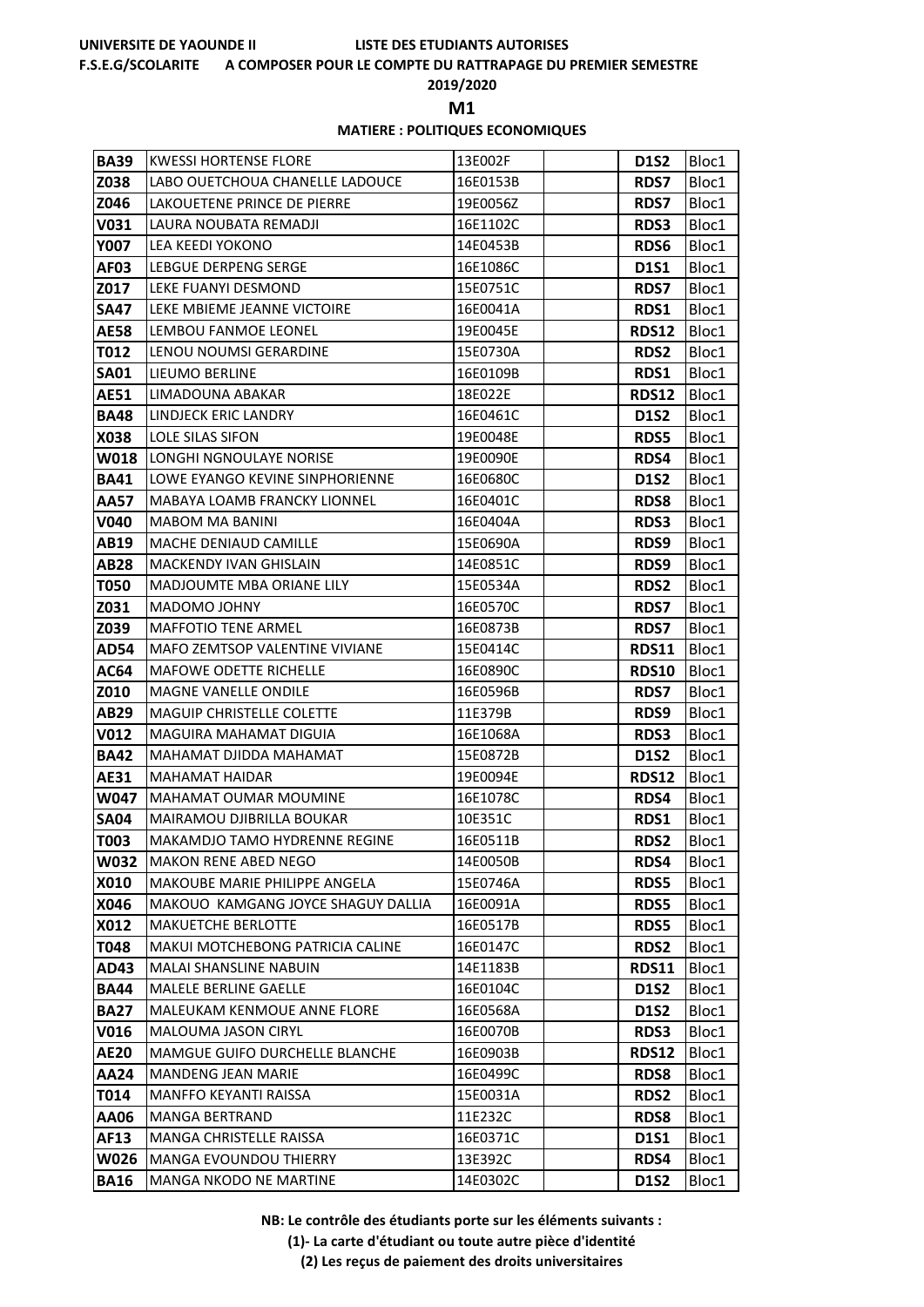### **F.S.E.G/SCOLARITE A COMPOSER POUR LE COMPTE DU RATTRAPAGE DU PREMIER SEMESTRE**

**2019/2020**

**M1** 

### **MATIERE : POLITIQUES ECONOMIQUES**

| <b>AC44</b> | <b>MANGA THERESE FLORIANE</b>          | 16E0959B | <b>RDS10</b> | Bloc1 |
|-------------|----------------------------------------|----------|--------------|-------|
| <b>BA21</b> | MANGDO OUAYAN                          | 19E0073E | <b>D1S2</b>  | Bloc1 |
| <b>AA04</b> | <b>MANGUE SANGOUN ROSETTE NATHALIE</b> | 14E0978A | <b>RDS8</b>  | Bloc1 |
| <b>AD05</b> | MANY AYISSI JEAN PATRICK ULRICH        | 15E0551C | RDS11        | Bloc1 |
| W048        | <b>MARIAM BEN SAID</b>                 | 14E0138A | RDS4         | Bloc1 |
| AF18        | MARICRUZ OBONO NDONG NZANG             | 16E1062C | <b>D1S1</b>  | Bloc1 |
| <b>AF24</b> | <b>MARYAM SAIDOU</b>                   | 15E041G  | <b>D1S1</b>  | Bloc1 |
| AC19        | <b>MASSING DINA DANIEL</b>             | 16E0519A | <b>RDS10</b> | Bloc1 |
| <b>Y013</b> | MASSONG NFOKOLONG MYRIAM               | 14E0652A | <b>RDS6</b>  | Bloc1 |
| <b>BA20</b> | <b>MATHOUEFOUET TCHIENJOU FALONNE</b>  | 16E0779B | <b>D1S2</b>  | Bloc1 |
| <b>W029</b> | <b>MATSI TADJUIDJIE MONIQUE</b>        | 16E0001C | <b>RDS4</b>  | Bloc1 |
| <b>BA04</b> | <b>MBA EDOA MARIE GERARDINE</b>        | 01E0902  | <b>D1S2</b>  | Bloc1 |
| <b>W035</b> | MBAINGUEM DJIMASNODJI JEAN BAPTISTE    | 16E1100A | RDS4         | Bloc1 |
| <b>AD56</b> | <b>MBAKEU KWEFFO MAZARINE</b>          | 15E0102B | <b>RDS11</b> | Bloc1 |
| <b>AB13</b> | MBALA MVODO MARTHE PELAGIE JOSIANE     | 16E0336A | RDS9         | Bloc1 |

**NB: Le contrôle des étudiants porte sur les éléments suivants : (1)- La carte d'étudiant ou toute autre pièce d'identité**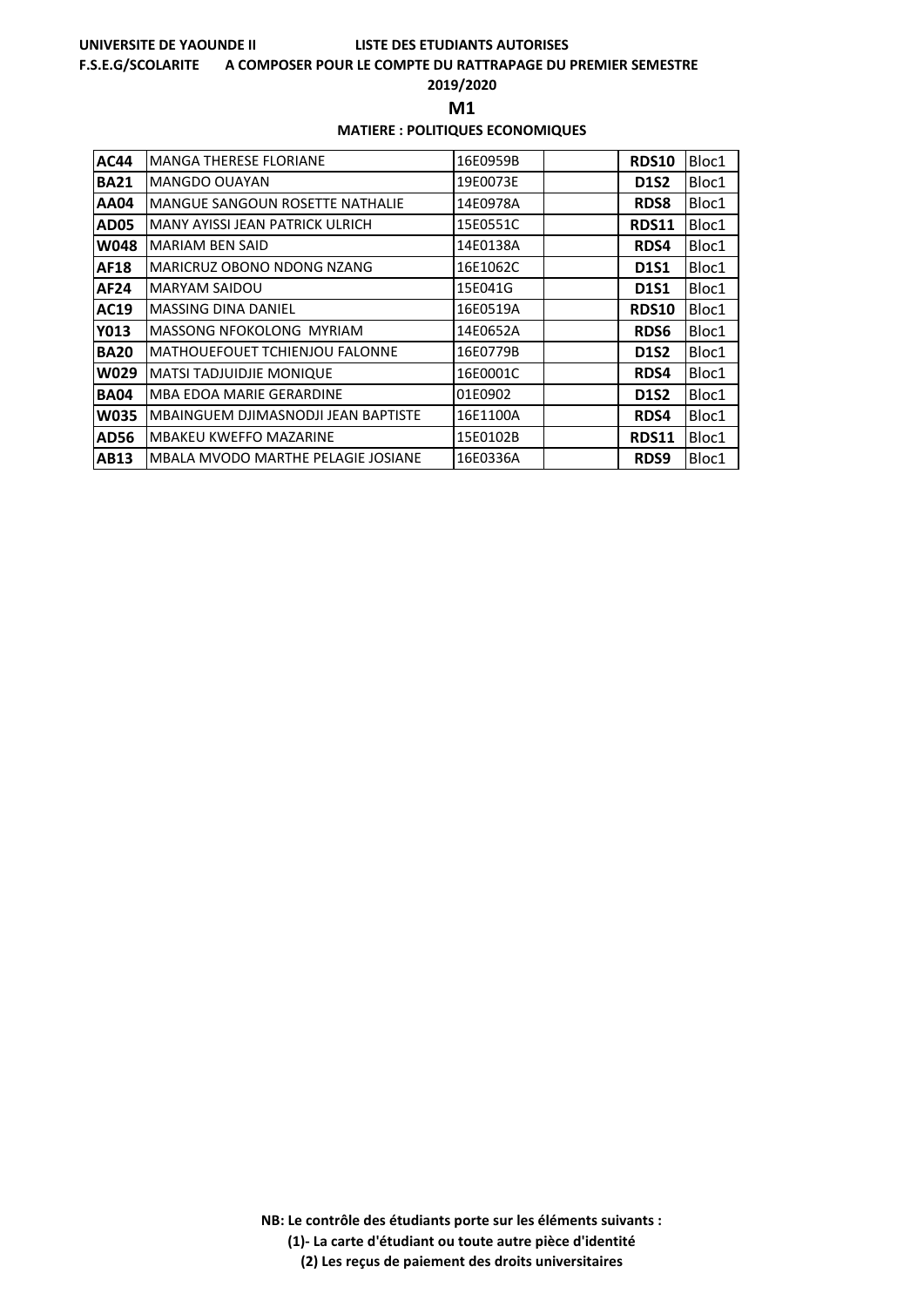### **F.S.E.G/SCOLARITE A COMPOSER POUR LE COMPTE DU RATTRAPAGE DU PREMIER SEMESTRE**

**2019/2020**

**M1** 

## **MATIERE : POLITIQUES ECONOMIQUES**

| AE42                | <b>MBALLA APPOLONIE DANIELLE</b>                                       | 15E0967B             | <b>RDS12</b>        | Bloc1          |
|---------------------|------------------------------------------------------------------------|----------------------|---------------------|----------------|
| AD35                | MBALLA ATEBA ANTOINE BORIS                                             | 14E0123A             | <b>RDS11</b>        | Bloc1          |
| AD50                | <b>MBALLA MVONDO MARIE FRANCE</b>                                      | 15E0149C             | <b>RDS11</b>        | Bloc1          |
| Z028                | MBAMBA ETSINE NANCY SANDRA                                             | 16E0994B             | <b>RDS7</b>         | Bloc1          |
| AC61                | MBAMI MBAMI YVAN VAREST                                                | 15E0578B             | <b>RDS10</b>        | Bloc1          |
| AE48                | <b>MBANA PIERRE AUDRIC MANON</b>                                       | 16E0647B             | <b>RDS12</b>        | Bloc1          |
| AD73                | MBANZEU NGUEMNANG ANNE-FLORE                                           | 16E0460B             | <b>RDS11</b>        | Bloc1          |
| Y037                | MBARGA ATANGANGA ALAIN KAREL                                           | 16E0739B             | <b>RDS6</b>         | Bloc1          |
| <b>AE56</b>         | MBARGA ZEE JEANNE KHAREL                                               | 16E0149A             | <b>RDS12</b>        | Bloc1          |
| AC51                | <b>MBASSI NKE MARIE CLAUDE</b>                                         | 16E0574A             | <b>RDS10</b>        | Bloc1          |
| <b>SA50</b>         | <b>MBATOUMOU JEAN RODRIGUE</b>                                         | 15E0566C             | RDS1                | Bloc1          |
| AD61                | <b>MBEGA BONIFACE ARMEL</b>                                            | 15E0580B             | <b>RDS11</b>        | Bloc1          |
| W025                | <b>MBELLA BANGUE ERIC SIMONNET</b>                                     | 19E0050E             | RDS4                | Bloc1          |
| <b>AB18</b>         | MBELLA BOLAMO HUGUES EVRARD                                            | 14E0003C             | RDS9                | Bloc1          |
| W012                | <b>MBESSA TANG ALVINE</b>                                              | 16E0143A             | RDS4                | Bloc1          |
| AD62                | MBEZELE ESSOMBA MARIE NADINE                                           | 15E0556A             | <b>RDS11</b>        | Bloc1          |
| AB01                | <b>MBEZELE EVINA ASTRIDE DORIANE</b>                                   | 15E0395C             | RDS9                | Bloc1          |
| <b>AE52</b>         | MBEZELE MARIE THERESE ALICIA                                           | 14E0238B             | <b>RDS12</b>        | Bloc1          |
| <b>AE11</b>         | MBI TAYUI TERCY                                                        | 15E0358A             | <b>RDS12</b>        | Bloc1          |
| AD67                | <b>MBIA LINA ARMELLE</b>                                               | 14E0385C             | <b>RDS11</b>        | Bloc1          |
| AB17                | MBIAH ETOA ESTELLE PRUDENCE                                            | 16E0366A             | RDS9                | Bloc1          |
| AE29                | MBOBDA YAMDJEU ARMELLE BARBARA                                         | 14E0242B             | <b>RDS12</b>        | Bloc1          |
| <b>AE05</b>         | MBOKA NYAMSI GEORGES BIENVENUE                                         | 18E019G              | <b>RDS12</b>        | Bloc1          |
| <b>X008</b>         | MBOM FRANCOIS 1er                                                      | 12E427B              | <b>RDS5</b>         | Bloc1          |
| AD72                | <b>MBOUDOU GASPARD GEORGES RODRIGUE</b>                                | 18E005G              | <b>RDS11</b>        | Bloc1          |
| <b>SA45</b>         | MBOUNDJA MOUKOKO JEANNE JENNIFER                                       | 12E313A              | RDS1                | Bloc1          |
| W042                | MBOUOMBOUO JACQUES                                                     | 12E182C              | RDS4                | Bloc1          |
| AC56                | <b>MECHEDJIO FOGANG CARELLE</b>                                        | 16E0159A             | <b>RDS10</b>        | Bloc1          |
| <b>W028</b>         | <b>MEDI AMINATOU</b>                                                   | 14E0983B             | RDS4                | Bloc1          |
| Z033                | MEDOM DJEUTCHOUANG YOLANDE PASCALE                                     | 16E0222A             | <b>RDS7</b>         | Bloc1          |
| AA45                | <b>MEDOU AKONO ALFRED CASTANE</b><br>MEENDIGUILEMBAYE MBAIADJIM SUCCES | 09E184A              | <b>RDS8</b>         | Bloc1          |
| <b>BA57</b><br>W036 | <b>MEFANG ME BIE MICHEL FREDDY</b>                                     | 19E0063E<br>14E0771C | <b>D1S2</b><br>RDS4 | Bloc1          |
| V005                | <b>MEFANYA THIERRY</b>                                                 | 16E0229A             | <b>RDS3</b>         | Bloc1<br>Bloc1 |
| <b>BA40</b>         | <b>MEFAWBOU NGUEWOU LINDA FLAVIE</b>                                   | 16E0015A             | <b>D1S2</b>         | Bloc1          |
| AA39                | MEGONG MESSI JULIE ARLETTE CAROLINE                                    | 16E0393B             | <b>RDS8</b>         | Bloc1          |
| AA33                | MEGUIA TCHONANG KAMNANG YACINTHE                                       | 16E0476B             | <b>RDS8</b>         | Bloc1          |
| AD13                | <b>MEKEM ETONGUE FRANCK LOIC</b>                                       | 16E0055C             | <b>RDS11</b>        | Bloc1          |
| AB54                | <b>MEKONGO ADALBERT CYRILLE</b>                                        | 13E811A              | RDS9                | Bloc1          |
| <b>AB09</b>         | <b>MEKOULOU FRANCOIS ARSENE</b>                                        | 14E1015C             | RDS9                | Bloc1          |
| Z062                | MEKOULOU MEKOULOU FELISE AXELLE                                        | 16E0243A             | <b>RDS7</b>         | Bloc1          |
| <b>SA48</b>         | MELABONG LINDA GARCIA                                                  | 16E0034C             | RDS1                | Bloc1          |
| <b>AD48</b>         | MELUI IRENE LEITITIA                                                   | 15E0081A             | <b>RDS11</b>        | Bloc1          |
| <b>BA14</b>         | <b>MENANGA ABENA AUBIN MICHEL</b>                                      | 07E122A              | <b>D1S2</b>         | Bloc1          |
| <b>SA46</b>         | MENDA DJENARBE MARCELIN                                                | 16E1157C             | RDS1                | Bloc1          |
| <b>AD06</b>         | MENDO ME MVONDO MARCELLE GABY                                          | 19E0084E             | <b>RDS11</b>        | Bloc1          |
| T052                | MENDOUGA GERMAINE STELLA                                               | 16E0050A             | <b>RDS2</b>         | Bloc1          |
| <b>SA27</b>         | MENGUE NDONG CEDRIC ARISTIDE                                           | 14E0687B             | RDS1                | Bloc1          |
| V023                | <b>MENGUE NKOUMA JEANNE BRUNETTE</b>                                   | 15E0924A             | <b>RDS3</b>         | Bloc1          |

**NB: Le contrôle des étudiants porte sur les éléments suivants :**

**(1)- La carte d'étudiant ou toute autre pièce d'identité**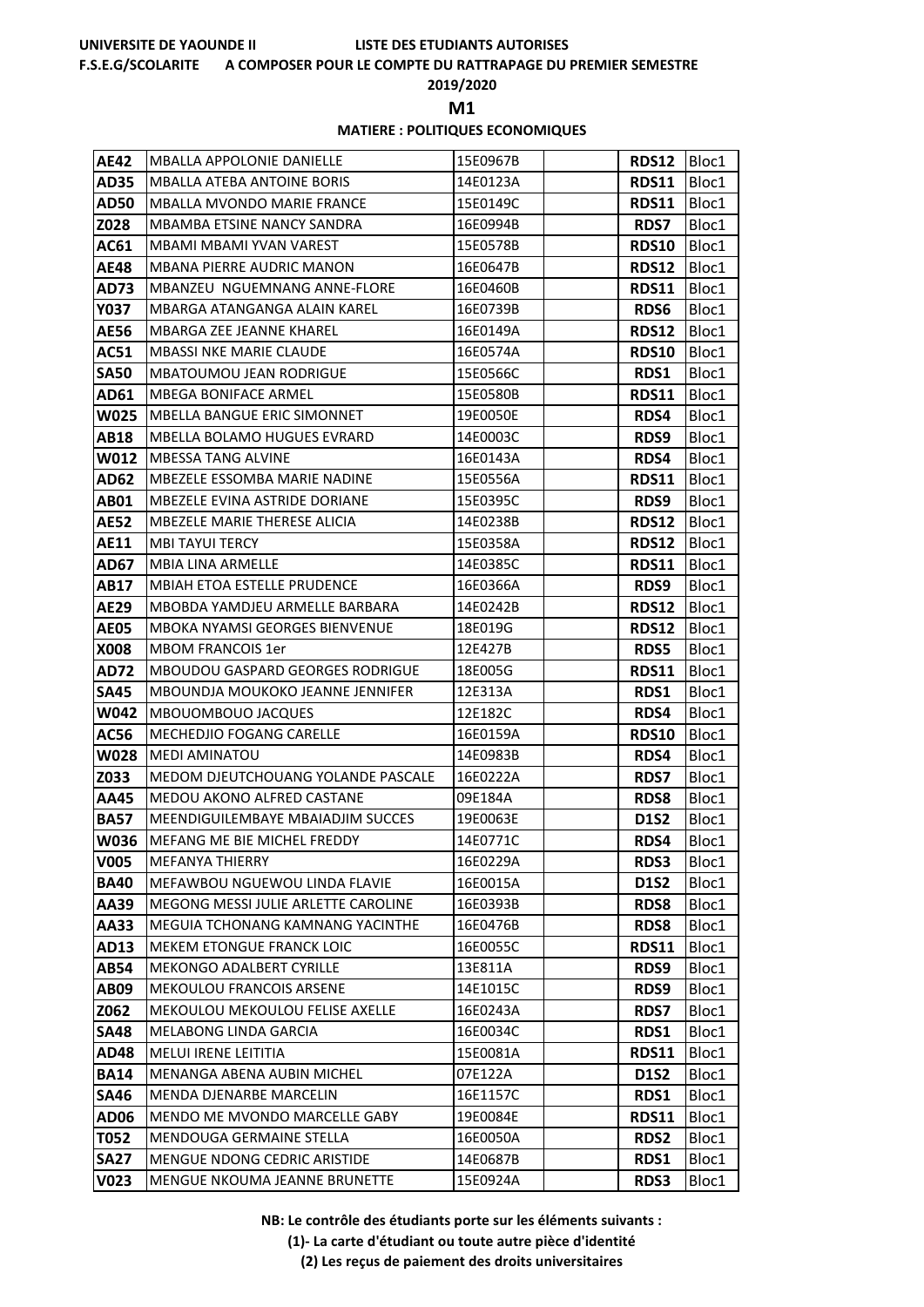### **F.S.E.G/SCOLARITE A COMPOSER POUR LE COMPTE DU RATTRAPAGE DU PREMIER SEMESTRE**

**2019/2020**

**M1** 

### **MATIERE : POLITIQUES ECONOMIQUES**

| <b>SA33</b> | <b>MENGUE OMBALA GAELLE MIREILLE</b> | 16E0449A | RDS1         | Bloc1 |
|-------------|--------------------------------------|----------|--------------|-------|
| AA43        | MESOALA AMOUGOU MARCELLIN            | 14E0589A | <b>RDS8</b>  | Bloc1 |
| <b>AC50</b> | MESSANGA ZANGA IVAN DONALD           | 16E0741A | <b>RDS10</b> | Bloc1 |
| Z037        | MESSE MABAYA CYPRIEN MEILLEUR        | 16E0730A | <b>RDS7</b>  | Bloc1 |
| <b>V045</b> | <b>MESSE MARIE FANNY</b>             | 14E0753C | <b>RDS3</b>  | Bloc1 |
| AA49        | MESSINA OLOA NINA ZITA ADJIDJA       | 16E0048B | <b>RDS8</b>  | Bloc1 |
| <b>AE04</b> | <b>MESSO MEBA'A MOSCHE LIONEL</b>    | 16E0136C | RDS12        | Bloc1 |
| AD04        | METAGNE MOUAFO TATIANA               | 12E181D  | RDS11        | Bloc1 |
| AD27        | METIE ME GBALENE FREDINE YOLANDE     | 16E0292C | <b>RDS11</b> | Bloc1 |
| <b>AE03</b> | MEVO TSANGA ANNE GHISLAINE           | 12E172D  | RDS12        | Bloc1 |
| AA60        | <b>MFENG MARIE GEORGES</b>           | 03F1164  | <b>RDS8</b>  | Bloc1 |
| <b>Y005</b> | MFOPOU PANGUETNA ABDOU KARIM         | 16E0567B | <b>RDS6</b>  | Bloc1 |
| <b>BA22</b> | <b>MFOUAPON NJIASSE ALASSA</b>       | 16E0641A | <b>D1S2</b>  | Bloc1 |
| <b>BA32</b> | MFOULA MFOULA BENJAMIN LEDOUX        | 15E0129C | <b>D1S2</b>  | Bloc1 |
| <b>Y032</b> | <b>MFOUM NGONO LUCIE ARLETTE</b>     | 16E0523B | <b>RDS6</b>  | Bloc1 |

**NB: Le contrôle des étudiants porte sur les éléments suivants : (1)- La carte d'étudiant ou toute autre pièce d'identité**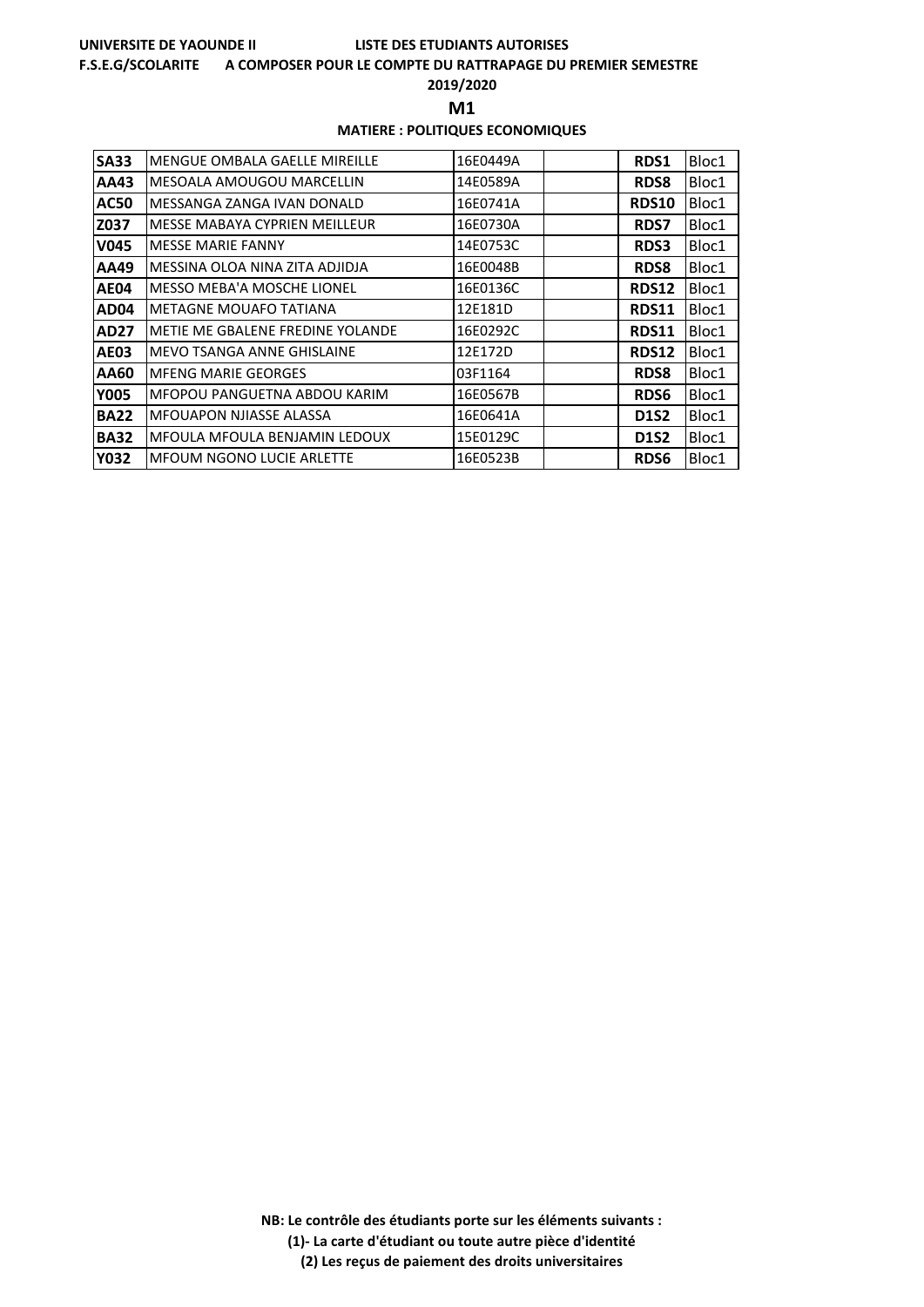### **F.S.E.G/SCOLARITE A COMPOSER POUR LE COMPTE DU RATTRAPAGE DU PREMIER SEMESTRE**

**2019/2020**

**M1** 

### **MATIERE : POLITIQUES ECONOMIQUES**

| Z047         | MIEMTCHOP TCHAMKO YANNIK HERMAN                            | 16E0458A             | <b>RDS7</b>                | Bloc1          |
|--------------|------------------------------------------------------------|----------------------|----------------------------|----------------|
| <b>AE06</b>  | MILLANGO EDIMO CHARLOTTE                                   | 15E0654A             | <b>RDS12</b>               | Bloc1          |
| AF17         | MINLO BEKONO GHISLAIN LUCIEN                               | 14E0375A             | <b>D1S1</b>                | Bloc1          |
| <b>AC20</b>  | MINSI KALEDJE CELINE MYRICE                                | 16E0839A             | <b>RDS10</b>               | Bloc1          |
| <b>Z060</b>  | MINTSA EVA EMMANUELLE NELLY-CLAIRE                         | 13E395C              | <b>RDS7</b>                | Bloc1          |
| <b>AC28</b>  | MINYEM ROLAND CYRILLE                                      | 15E0795A             | <b>RDS10</b>               | Bloc1          |
| <b>BA35</b>  | <b>MINYEMECK FREDERIC MAURICE</b>                          | 16E0425B             | <b>D1S2</b>                | Bloc1          |
| AD32         | MIRANDA MBONG WUNG                                         | 19E0079E             | <b>RDS11</b>               | Bloc1          |
| Z051         | <b>MOBOU FOTSO SANDRINE LINDA</b>                          | 14E0611B             | <b>RDS7</b>                | Bloc1          |
| <b>AF53</b>  | MOCHIE FALLONNE                                            | 16E0577B             | <b>D1S1</b>                | Bloc1          |
| AF42         | MOCK MPOULI DANIELLE RENEE                                 | 19E0172E             | D1S1                       | Bloc1          |
| V033         | <b>MOFFO TAPAPZO GALESTINE</b>                             | 15E0261A             | <b>RDS3</b>                | Bloc1          |
| Y004         | MOHAMADOU BASSIROU BAKARI                                  | 15E0027C             | <b>RDS6</b>                | Bloc1          |
| <b>AE02</b>  | MOHAMADOU FAYCAL                                           | 16E092E              | RDS12                      | Bloc1          |
| <b>AD79</b>  | MOHAMADOU HALILOU                                          | 16E0132A             | RDS11                      | Bloc1          |
| AE60         | MOLO NDEDI PAOLA MARCELLINE                                | 12E508A              | <b>RDS12</b>               | Bloc1          |
| Z018         | MOMENDENG DAVY CHRISTOPHE                                  | 14E0829C             | <b>RDS7</b>                | Bloc1          |
| <b>BA26</b>  | MOMO STEVE HERMANN                                         | 18E012G              | D1S2                       | Bloc1          |
| AE12         | MONEYEBAE PAUL JANVIER                                     | 16E0584A             | <b>RDS12</b>               | Bloc1          |
| T006         | MONO DJIODIO LINE TATIANA                                  | 16E0743A             | <b>RDS2</b>                | Bloc1          |
| <b>AD52</b>  | MOSSOUMOLA-GUINE YANNICK GRE                               | 19E0030E             | RDS11                      | Bloc1          |
| AC13         | <b>MOUDIO BOYOMO PRUDENCE</b>                              | 16E0332B             | <b>RDS10</b>               | Bloc1          |
| AB49         | <b>MOUGA TCHANTE GILLES AURELIEN</b>                       | 15E0147C             | RDS9                       | Bloc1          |
| Y021         | MOUHAMADOU MOUCTAROU                                       | 16E0664A             | <b>RDS6</b>                | Bloc1          |
| AF19         | MOUKHTAR ABDOULAYE DJIDO                                   | 16E1127A             | <b>D1S1</b>                | Bloc1          |
| AB11         | MOULOKE MARINA FLORIANE CHANEL                             | 16E0406B             | RDS9                       | Bloc1          |
| AA19         | MOUMOUONN NGOUEBENG PRISCA<br>MOUNCHINGAM MOHAMED NOURDINE | 16E0316B<br>14E0904C | <b>RDS8</b>                | Bloc1          |
| <b>AC12</b>  | MOUNIRA ABAKAR ABDOULAYE                                   |                      | <b>RDS10</b>               | Bloc1          |
| AD17         | <b>MOUSSA MAHAMAT NOUR SEID</b>                            | 16E0958A<br>16E1186C | RDS11                      | Bloc1          |
| AA56<br>Z005 | MOUSTAPHA MOHAMMED                                         | 15E0490B             | <b>RDS8</b><br><b>RDS7</b> | Bloc1<br>Bloc1 |
| X025         | <b>MPAKO NGOUNGOU BERLINE FLORE</b>                        | 16E0348B             | <b>RDS5</b>                | Bloc1          |
| T049         | MPESSE SIDOINE SANDRINE                                    | 15E0631A             | RDS2                       | Bloc1          |
| <b>AF33</b>  | <b>MPFOULI SASKYA PATRICIA</b>                             | 16E0166C             | <b>D1S1</b>                | Bloc1          |
| <b>BA60</b>  | <b>MPINDA BEBE ULRICH MICHEL</b>                           | 16E0375C             | <b>D1S2</b>                | Bloc1          |
| <b>BA23</b>  | MPOSSOUA FRANCK EMMANUEL                                   | 16E0930B             | <b>D1S2</b>                | Bloc1          |
| AB26         | MTCHOUANBEU MALONE ELISE DIANE                             | 16E0065A             | RDS9                       | Bloc1          |
| <b>AD38</b>  | MVILONGO MVILONGO COME BENJAMIN                            | 16E0316C             | <b>RDS11</b>               | Bloc1          |
| <b>SA20</b>  | MVOGO CLAUDE KAROL                                         | 16E0380A             | RDS1                       | Bloc1          |
| <b>AD70</b>  | MVOGO MVOGO LEON GERRY                                     | 16E0692C             | <b>RDS11</b>               | Bloc1          |
| X021         | <b>MVOMO FOUMENA OLIVIER</b>                               | 16E0724B             | <b>RDS5</b>                | Bloc1          |
| <b>Y035</b>  | MVONDO ONDOUA CHARLES KEVIN                                | 11E465A              | <b>RDS6</b>                | Bloc1          |
| Y044         | MVONDO TAMEU PATRICK                                       | 16E0593A             | <b>RDS6</b>                | Bloc1          |
| AB33         | <b>MVONDO YVES SOCRATE</b>                                 | 16E0013A             | RDS9                       | Bloc1          |
| <b>Y025</b>  | NABO MOIMO MINETTE CECILE                                  | 15E0693B             | <b>RDS6</b>                | Bloc1          |
| <b>BA06</b>  | NADINNOEL BIJEMIA                                          | 14E1029A             | <b>D1S2</b>                | Bloc1          |
| Z024         | <b>NAIMOU FLEURIS HILAIRE</b>                              | 19E0011E             | <b>RDS7</b>                | Bloc1          |
| T002         | NANMEGNI TCHAKOUTE ALEX                                    | 15E0377A             | <b>RDS2</b>                | Bloc1          |
| <b>BA53</b>  | NANWO'O ABBO FRESLAINE SORELA                              | 16E0239B             | <b>D1S2</b>                | Bloc1          |

**NB: Le contrôle des étudiants porte sur les éléments suivants :**

**(1)- La carte d'étudiant ou toute autre pièce d'identité**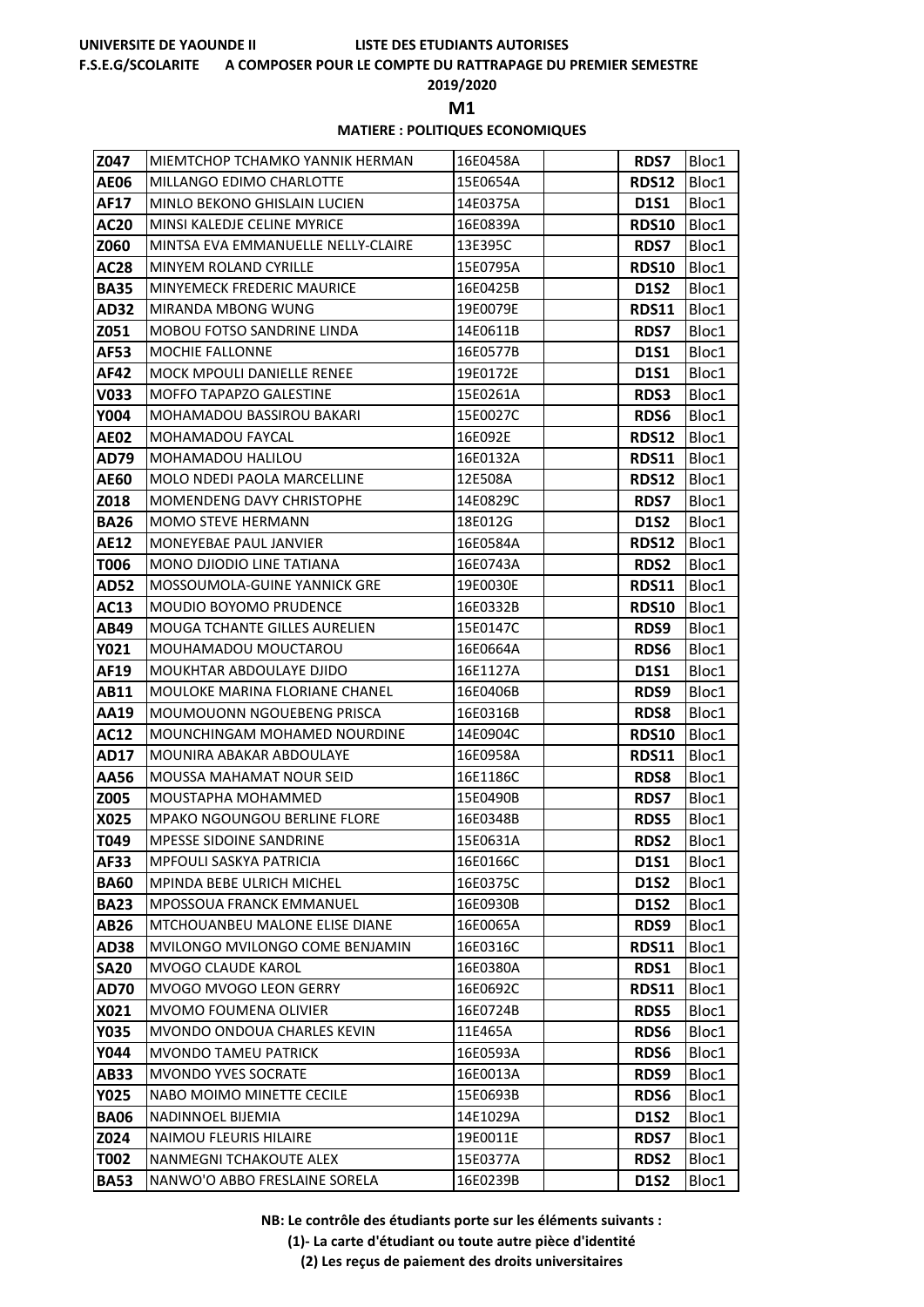### **F.S.E.G/SCOLARITE A COMPOSER POUR LE COMPTE DU RATTRAPAGE DU PREMIER SEMESTRE**

**2019/2020**

**M1** 

### **MATIERE : POLITIQUES ECONOMIQUES**

| <b>AD24</b> | NAYM FAUSTIN WULFRAN              | 15E0364C | <b>RDS11</b> | Bloc1 |
|-------------|-----------------------------------|----------|--------------|-------|
| AE61        | NCHANKOU MOHAMED FADIL JUNIOR     | 16E0648B | RDS12        | Bloc1 |
| AB12        | <b>NDADAH BOUTCHOUANG JEANNE</b>  | 15E0512C | RDS9         | Bloc1 |
| <b>BA13</b> | NDARATA ALAIN DE-PHILIAS          | 19E0031E | D1S2         | Bloc1 |
| <b>V007</b> | NDAWUNDA TEMINI LAWRENCE          | 16E0975A | <b>RDS3</b>  | Bloc1 |
| X016        | NDAYA ARNOLD TITA                 | 13E455A  | <b>RDS5</b>  | Bloc1 |
| AA25        | <b>NDEM ABOH ERIC MARTIAL</b>     | 16E1004B | <b>RDS8</b>  | Bloc1 |
| <b>BA10</b> | NDEMANO LAURENCE EMMANUEL         | 19E0089E | D1S2         | Bloc1 |
| Z035        | <b>NDEME AMOUGOU DERBOISE</b>     | 16E0675A | <b>RDS7</b>  | Bloc1 |
| AF16        | NDIBABONGA EVA MERELENE           | 16E0986A | <b>D1S1</b>  | Bloc1 |
| <b>BA36</b> | NDJEUNOU TCHONANG KESSY FRANCESCA | 16E0052B | <b>D1S2</b>  | Bloc1 |
| Y019        | NDJIMI NDJIKE CHRISTIAN           | 14E0421B | <b>RDS6</b>  | Bloc1 |
| <b>AE25</b> | <b>NDJOCK BITCHONG EMMANUEL</b>   | 16E0326B | <b>RDS12</b> | Bloc1 |
| <b>AD12</b> | NDJOCK BORIS STEPHANE EUGENE      | 18E050E  | <b>RDS11</b> | Bloc1 |
| <b>SA15</b> | NDJOCK MODESTE ROMEO              | 16E0508C | <b>RDS1</b>  | Bloc1 |

**NB: Le contrôle des étudiants porte sur les éléments suivants : (1)- La carte d'étudiant ou toute autre pièce d'identité**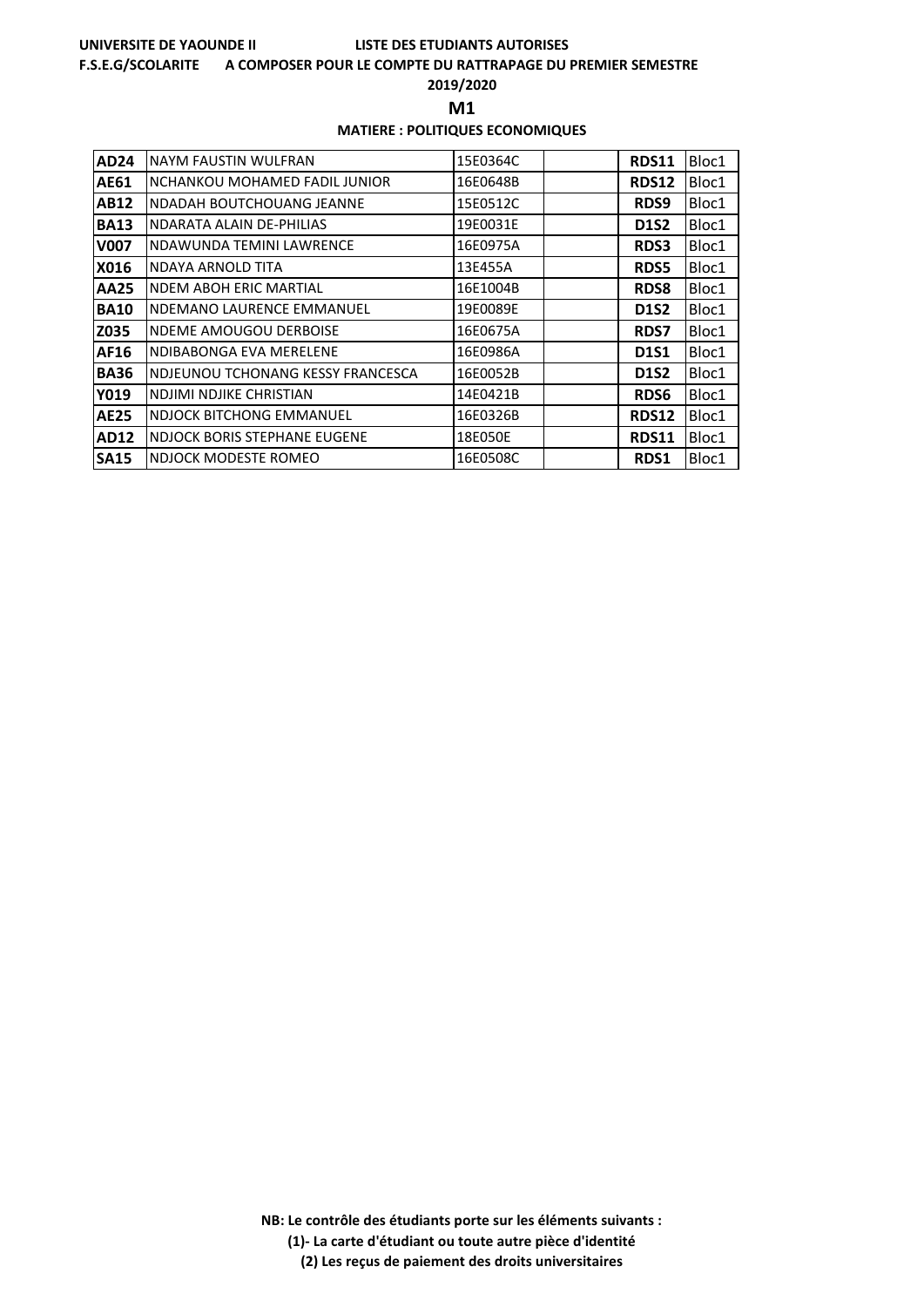### **F.S.E.G/SCOLARITE A COMPOSER POUR LE COMPTE DU RATTRAPAGE DU PREMIER SEMESTRE**

**2019/2020**

**M1** 

### **MATIERE : POLITIQUES ECONOMIQUES**

| AE43        | <b>NDOBOL DIMANCHE</b>              | 15E0858C | <b>RDS12</b> | Bloc1 |
|-------------|-------------------------------------|----------|--------------|-------|
| AC10        | NDONG MICHELE FRANCINE              | 04F1119  | <b>RDS10</b> | Bloc1 |
| AB02        | NDONGO ABANA JEAN BERNARD           | 14E0889B | RDS9         | Bloc1 |
| AF06        | NDOUGA NGA ERIC WULLY               | 16E0338C | <b>D1S1</b>  | Bloc1 |
| <b>AD59</b> | NDOUMI NGASSAM OUSSEINI             | 15E0968A | <b>RDS11</b> | Bloc1 |
| <b>BA25</b> | NDZANA ENGOULOU ARNAULD FREDY       | 16E0224A | <b>D1S2</b>  | Bloc1 |
| <b>AA52</b> | NDZANA NDZIE GHISLAIN HERBERT       | 16E0087A | <b>RDS8</b>  | Bloc1 |
| AA35        | NDZOMEGA GOTTLIEB ARISTIDE KEVIN    | 16E0736C | <b>RDS8</b>  | Bloc1 |
| Y016        | NEBA KELVIN MUNJEM                  | 13E603C  | <b>RDS6</b>  | Bloc1 |
| <b>AB57</b> | NEBOR MBOUNTCHI AMADJOUDE MALAIKA   | 16E0521A | RDS9         | Bloc1 |
| W019        | NEIM KAMWA ARIANE SORELLE           | 15E0569A | RDS4         | Bloc1 |
| AF30        | NENKAM NDASSI DONALD CABREL         | 15E0254C | <b>D1S1</b>  | Bloc1 |
| AF28        | NENODJI MBAIREADJIM MIREILLE        | 16E1079A | <b>D1S1</b>  | Bloc1 |
| AB34        | NGA BIYONGO VERONIQUE               | 16E0183A | RDS9         | Bloc1 |
| <b>BA55</b> | NGA ESSOMBA BARBARA CHANCELINE      | 15E0021A | <b>D1S2</b>  | Bloc1 |
| V027        | NGA EYEBE NADEGE LILIE              | 15E0873C | <b>RDS3</b>  | Bloc1 |
| <b>AE30</b> | NGA MESSI AGRIPPINE                 | 13E466B  | <b>RDS12</b> | Bloc1 |
| V006        | NGABA NDALI CHYLIANE DOLIE          | 15E0041C | <b>RDS3</b>  | Bloc1 |
| T027        | <b>NGAH ESSONO XAVERIE MICHELLE</b> | 07E445E  | <b>RDS2</b>  | Bloc1 |
| AD07        | <b>NGAH INES BRENDA</b>             | 16E0777C | <b>RDS11</b> | Bloc1 |
| <b>AC57</b> | NGAH NGAKO VALERY                   | 14E0166A | <b>RDS10</b> | Bloc1 |
| AB64        | NGALE TCHOKOMENY ANGE PATRICIA      | 15E0334A | RDS9         | Bloc1 |
| V021        | NGAM ANABEL DANIEL                  | 16E0598C | <b>RDS3</b>  | Bloc1 |
| AF43        | NGANGMINI ASTHER                    | 16E0688A | <b>D1S1</b>  | Bloc1 |
| <b>BA33</b> | NGANGOUI NDE ABEL ERIC              | 14E0235B | <b>D1S2</b>  | Bloc1 |
| T025        | NGANKEM TEDONKENG MAJOLIE FLORE     | 16E0305B | <b>RDS2</b>  | Bloc1 |
| V017        | NGAPNA IBRAHIMA ALIL JIMMY CLIEF    | 15E0682A | <b>RDS3</b>  | Bloc1 |
| AB31        | NGATSOUBAI MARKOS                   | 15E0637C | RDS9         | Bloc1 |
| AE27        | NGEN SODONG PAKI CHRISTIAN TOBIE    | 14E0651B | <b>RDS12</b> | Bloc1 |
| AA42        | NGNOWAH SHANTI ROSKINE              | 15E0261C | <b>RDS8</b>  | Bloc1 |
| AB55        | NGO BATA JEANNETTE LINDA            | 14E0215A | RDS9         | Bloc1 |
| AA37        | NGO BIKOK PAULINE FLORE             | 17E002G  | <b>RDS8</b>  | Bloc1 |
| AA09        | <b>NGO EOCK TATIANA</b>             | 08E022C  | <b>RDS8</b>  | Bloc1 |
| <b>AE70</b> | NGO LISSOM MARIE THERESE BLANCHE    | 14E0432C | <b>RDS12</b> | Bloc1 |
| AC23        | NGO NGENE MONIQUE LILIANE           | 12E237D  | <b>RDS10</b> | Bloc1 |
| AA38        | NGO NGUINDJEL MISPA CHRISTINA       | 12E497C  | <b>RDS8</b>  | Bloc1 |
| AE49        | NGO NGWE GEORGETTE PRISCILLE        | 15E0246A | <b>RDS12</b> | Bloc1 |
| <b>SA35</b> | NGO NKEN VERONIQUE ORNELLA          | 16E0462A | RDS1         | Bloc1 |
| <b>AB05</b> | NGO NLEND JEANNE ADELAIDE           | 14E0353B | RDS9         | Bloc1 |
| <b>SA21</b> | NGOAMBI BARBINE ALEXIS              | 16E0008A | RDS1         | Bloc1 |
| AC21        | NGOFFO KOUNAPTE TSOUGO AUDREY       | 16E0709B | <b>RDS10</b> | Bloc1 |
| AE16        | <b>NGOMB NYOBE SAMUEL</b>           | 15E0012C | <b>RDS12</b> | Bloc1 |
| <b>AC47</b> | NGONGANG KAMTA ANNE PERINE          | 15E0234B | <b>RDS10</b> | Bloc1 |
| AC40        | NGONO OBAME JEANNE GABRIELLE        | 15E0929A | <b>RDS10</b> | Bloc1 |
| AB52        | <b>NGOUA GASTON FRANK</b>           | 16E0017A | RDS9         | Bloc1 |
| <b>SA39</b> | NGOUCHEME MOUNCHINGAM JULES ARMAND  | 13E851C  | RDS1         | Bloc1 |
| <b>W006</b> | NGOUEKAM CARINE                     | 14E0312A | RDS4         | Bloc1 |
| W004        | NGOUGUE JOYCE BELLE                 | 15E0510A | RDS4         | Bloc1 |
| <b>SA36</b> | NGOUMKOUA TCHIDJO UNICE             | 16E0545C | RDS1         | Bloc1 |

**NB: Le contrôle des étudiants porte sur les éléments suivants :**

**(1)- La carte d'étudiant ou toute autre pièce d'identité**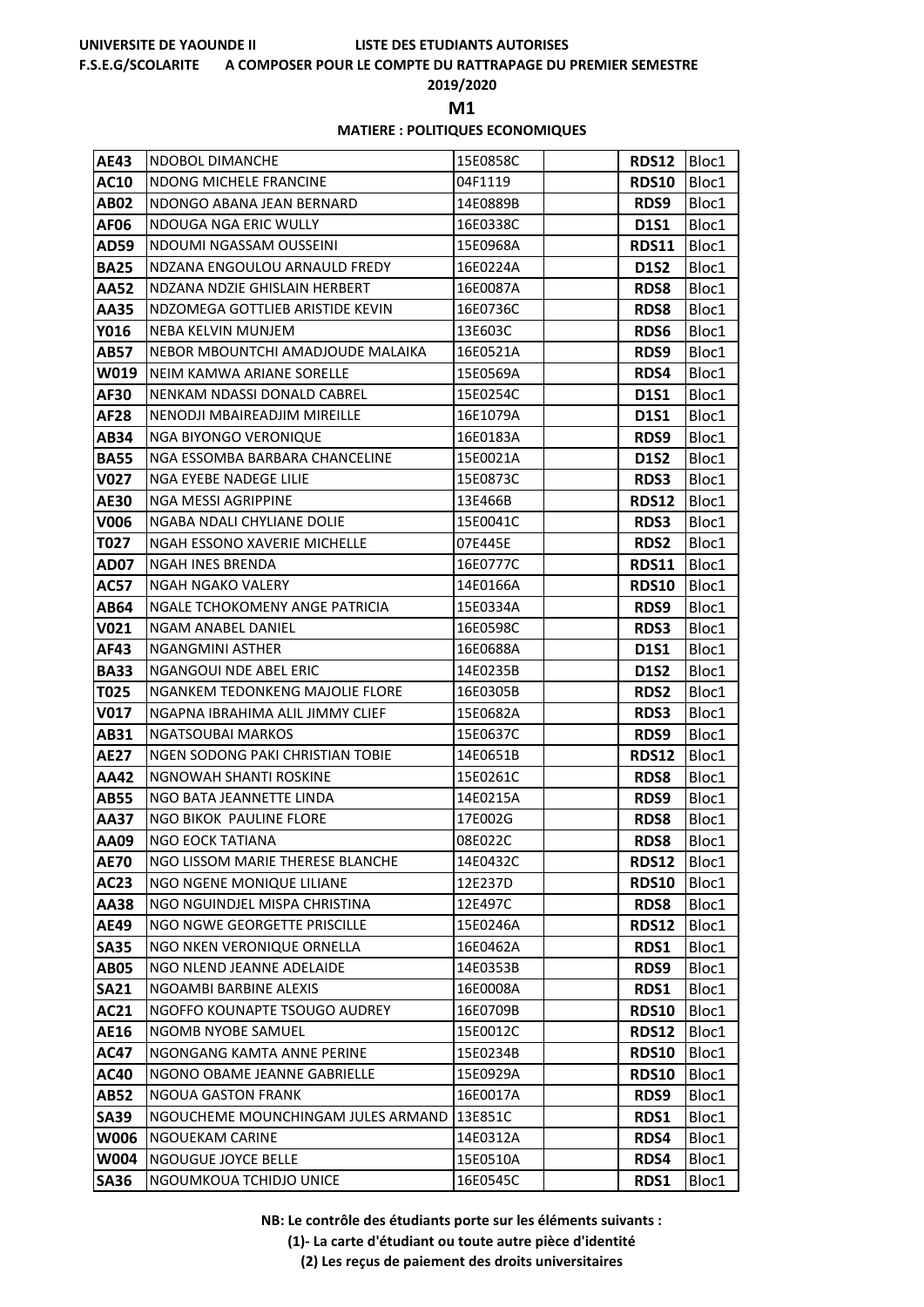### **F.S.E.G/SCOLARITE A COMPOSER POUR LE COMPTE DU RATTRAPAGE DU PREMIER SEMESTRE**

**2019/2020**

**M1** 

### **MATIERE : POLITIQUES ECONOMIQUES**

| <b>W022</b> | <b>NGOUNOU FOGUE GILLES ROBERT</b>     | 16E0576B | <b>RDS4</b>  | Bloc1 |
|-------------|----------------------------------------|----------|--------------|-------|
| X034        | <b>NGOUNOU LARISSA</b>                 | 16E0078B | <b>RDS5</b>  | Bloc1 |
| AF39        | <b>NGUEFACK TSAMO MERVEILLE</b>        | 15E0878A | <b>D1S1</b>  | Bloc1 |
| X030        | NGUEGNI NJOUHOUE PATRICIA SARAH INGRID | 16E0180A | <b>RDS5</b>  | Bloc1 |
| AF34        | NGUEGNI NJOYA LAURETTE MELISSA         | 16E0579A | <b>D1S1</b>  | Bloc1 |
| W043        | NGUEKAM WAPPI FRANK RICHARD            | 15E0961A | RDS4         | Bloc1 |
| Z009        | NGUELE MABIA MARIE PASCALE LAETITIA    | 16E0105C | <b>RDS7</b>  | Bloc1 |
| <b>AD58</b> | NGUELLE ISAAC LIONEL                   | 16E0189A | <b>RDS11</b> | Bloc1 |
| V047        | NGUEMA MBO DAVID AIME                  | 00E0728  | <b>RDS3</b>  | Bloc1 |
| Y009        | <b>NGUEMCHE TATIANA</b>                | 15E0351A | RDS6         | Bloc1 |
| <b>AE10</b> | <b>NGUEND LUC IVAN</b>                 | 14E0462B | <b>RDS12</b> | Bloc1 |
| T022        | NGUENOUDJAL CLOTAIRE                   | 19E0043E | RDS2         | Bloc1 |
| T055        | NGUETCHOUAN KENGMEI THEODORE C,        | 14E0445A | <b>RDS2</b>  | Bloc1 |
| <b>V048</b> | <b>NGUETSE ANOU GEORGETTE</b>          | 15E0574B | <b>RDS3</b>  | Bloc1 |
| X045        | <b>NGUEYAP YACINE BENICHOU</b>         | 16E0213B | <b>RDS5</b>  | Bloc1 |
| W030        | <b>NGUIESSEU JUNIOR CYRILLE</b>        | 15E0049B | RDS4         | Bloc1 |
| <b>SA24</b> | <b>NGUIMBOUS LUCAS BAUDOUIN</b>        | 16E0024B | <b>RDS1</b>  | Bloc1 |
| AA61        | <b>NIWANG MALIK</b>                    | 16E1081A | <b>RDS8</b>  | Bloc1 |
| Z048        | NJAMUTOH LAURA NCHANG                  | 14E0362C | <b>RDS7</b>  | Bloc1 |
| <b>AE64</b> | NJIOMOU LAMI MARINETTE                 | 16E0600A | <b>RDS12</b> | Bloc1 |
| AE41        | <b>NJITONE NGWANE LESLIE</b>           | 15E0177B | <b>RDS12</b> | Bloc1 |
| <b>BA05</b> | NKA'A MENDOMO MARIEN CHRIST DAREL      | 15E0724A | <b>D1S2</b>  | Bloc1 |
| AA32        | NKATCHE MOUTCHEU PAULE MURIEL          | 15E0188B | <b>RDS8</b>  | Bloc1 |
| AB36        | NKE ONANA MARCELLIN                    | 15E0189C | RDS9         | Bloc1 |
| Y011        | <b>NKEN SAMNICK</b>                    | 16E0242B | RDS6         | Bloc1 |
| V034        | NKOCK NDJERE ALEXANDRA RAISSA          | 16E0113A | RDS3         | Bloc1 |
| <b>BA18</b> | NKOMNGOG PAUL GAEL ULRICH              | 13E419B  | D1S2         | Bloc1 |
| <b>W002</b> | NKOU DIANE PASCALINE                   | 16E0078C | RDS4         | Bloc1 |
| <b>SA19</b> | NKOU MVEME ERIC LANDRY                 | 15E0532A | <b>RDS1</b>  | Bloc1 |
| AA34        | NKOUDOU NOAH CLAUDE CEDRICK            | 16E0285B | <b>RDS8</b>  | Bloc1 |
| AD69        | NKOUM LIPENDA PAULIN JEREMIE           | 16E0344C | <b>RDS11</b> | Bloc1 |

**NB: Le contrôle des étudiants porte sur les éléments suivants :**

**(1)- La carte d'étudiant ou toute autre pièce d'identité**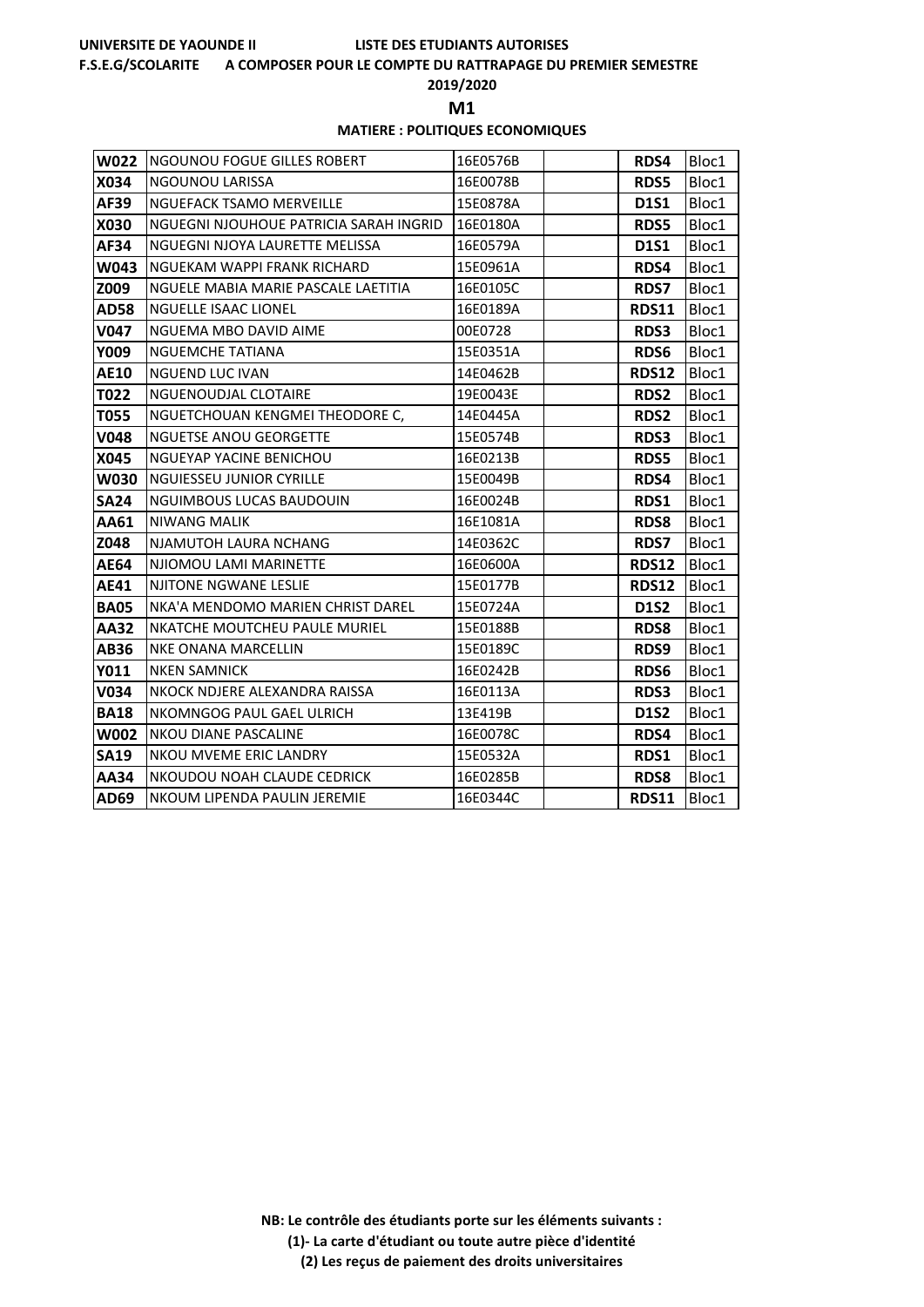### **F.S.E.G/SCOLARITE A COMPOSER POUR LE COMPTE DU RATTRAPAGE DU PREMIER SEMESTRE**

**2019/2020**

**M1** 

### **MATIERE : POLITIQUES ECONOMIQUES**

| V039        | <b>NKOUSSEUGUE MARC TATIANA</b>       | 16E0835B | <b>RDS3</b>  | Bloc1 |
|-------------|---------------------------------------|----------|--------------|-------|
| AD16        | NNANGA GRACE CLAIRE                   | 12E029B  | <b>RDS11</b> | Bloc1 |
| T009        | <b>NOA ONANA NICOLAS GILLES</b>       | 16E0880C | <b>RDS2</b>  | Bloc1 |
| <b>BA24</b> | NOAH MBALLA DIEUDONNE                 | 12E201B  | <b>D1S2</b>  | Bloc1 |
| <b>AE22</b> | NOCHE NOUMSI CHRISTINE                | 15E0476C | <b>RDS12</b> | Bloc1 |
| X020        | NOCHI PHILIPPE GAEL                   | 16E0370C | <b>RDS5</b>  | Bloc1 |
| <b>SA41</b> | NODJITO YOHDRKEMNA PROGRES            | 19E0093E | RDS1         | Bloc1 |
| Z027        | NONO POUEMI MELISSA                   | 14E0083C | <b>RDS7</b>  | Bloc1 |
| SA11        | NOUBAISSEM DAVID NDEINGARA            | 19E0036E | RDS1         | Bloc1 |
| <b>Y012</b> | <b>NOUBI SIMO CLAUDE ARTHUR</b>       | 16E0299C | <b>RDS6</b>  | Bloc1 |
| <b>AC53</b> | <b>NOUDJEU WILLIAM BRICE</b>          | 14E0043B | <b>RDS10</b> | Bloc1 |
| T031        | NSALI EHODE CHRISTELLE LAROUSSE       | 16E0656C | <b>RDS2</b>  | Bloc1 |
| AD49        | <b>NSANGOU MOHAMED KARINGTON</b>      | 16E0299B | <b>RDS11</b> | Bloc1 |
| AF05        | NSOSEKA VIANNEY NDZEBAN               | 19E0100E | <b>D1S1</b>  | Bloc1 |
| AB16        | NTAMACK BERNADETTE CALIXTE            | 16E0457A | RDS9         | Bloc1 |
| <b>BA03</b> | NTAMACK NDZIE GLAWDYS MARIE FLEUR     | 16E0966C | <b>D1S2</b>  | Bloc1 |
| <b>BA12</b> | NTCHANA SIMONE NELLY                  | 15E0201C | <b>D1S2</b>  | Bloc1 |
| AF20        | NTEDE NKATCHE SERGE WILLIAM           | 14E0048C | <b>D1S1</b>  | Bloc1 |
| T045        | NTOLO BIBA CHRISTINE MURIELLE         | 15E0340A | <b>RDS2</b>  | Bloc1 |
| T030        | NTOLO MEMANG IRENE JENIPHER           | 16E1010B | <b>RDS2</b>  | Bloc1 |
| <b>AD02</b> | NTOLO VANESSA MARILISE                | 12E067C  | <b>RDS11</b> | Bloc1 |
| <b>SA17</b> | NTONMI KAGNIA GUY                     | 15E0030A | RDS1         | Bloc1 |
| Z032        | NTSAMA MBELE MARIKA GHISLAIN DOLY     | 18E121E  | <b>RDS7</b>  | Bloc1 |
| <b>AE15</b> | NTSAMA NGO'O NATACHA                  | 15E0107C | <b>RDS12</b> | Bloc1 |
| Y024        | NTSAMA OWONO GEORGE ARMEL             | 12E450D  | RDS6         | Bloc1 |
| AE24        | NTUBEMEMADE LAURA EJOLLE              | 13E165A  | <b>RDS12</b> | Bloc1 |
| AB04        | <b>NWATCHOCK STEVE ALAIN RODRIGUE</b> | 15E0658C | RDS9         | Bloc1 |
| AD51        | NWESLA NYEMB FOUEJEU STEVE AUDREY     | 16E0351A | <b>RDS11</b> | Bloc1 |
| X032        | NYA MANUELLA RACHELLE                 | 15E0740A | <b>RDS5</b>  | Bloc1 |
| T033        | NYAMENGO ESSO NICKITA FRANCHISCA      | 15E0574A | <b>RDS2</b>  | Bloc1 |
| <b>AC52</b> | <b>NYAT MENGUE CYRILLE</b>            | 15E0707C | <b>RDS10</b> | Bloc1 |
| <b>AE23</b> | NYAYI NKOGUE MANUELA YVANA            | 16E0747B | <b>RDS12</b> | Bloc1 |
| <b>V020</b> | <b>NYEBE NEME HONORINE ROSALIE</b>    | 16E0378C | <b>RDS3</b>  | Bloc1 |
| AB51        | NYOM NYOM JULES KISITO                | 16E0618A | RDS9         | Bloc1 |
| Z040        | NZEGANG NGANANG MATURIN-GABY          | 15E0700C | <b>RDS7</b>  | Bloc1 |
| <b>AC41</b> | N'ZER CHRISTIAN GUY-BAROFF            | 19E0060E | <b>RDS10</b> | Bloc1 |
| Y034        | NZOUNG ORNELA LOVE                    | 16E0962B | RDS6         | Bloc1 |
| <b>AE71</b> | <b>OBAM FREDDY</b>                    | 09E737D  | <b>RDS12</b> | Bloc1 |
| AF26        | OBAMA JOSEPH GERBEAU                  | 15E0373A | <b>D1S1</b>  | Bloc1 |
| <b>AE39</b> | OBAMA NATHALIE PRUDENCE               | 16E0254A | <b>RDS12</b> | Bloc1 |
| X024        | <b>OBEKOP ESTELLE</b>                 | 11E690B  | <b>RDS5</b>  | Bloc1 |
| W024        | OKONOH LUCIEN                         | 15E0840F | RDS4         | Bloc1 |
| V003        | OLIVER MOTALE NANJE                   | 19E0046E | <b>RDS3</b>  | Bloc1 |
| <b>AE19</b> | OLOUA MVONDO ROMUALD XAVIER           | 14E0311B | <b>RDS12</b> | Bloc1 |
| T047        | OMBIONO NNOUMBAMBA LINDA STEPHANIE    | 16E0029C | <b>RDS2</b>  | Bloc1 |
| X035        | OMGBA ASSEMBE SERGE ELIE              | 19E0102E | <b>RDS5</b>  | Bloc1 |
| <b>AE21</b> | OMGBA RAPHAEL CEDRIC BERLIN           | 15E0048B | <b>RDS12</b> | Bloc1 |
| <b>AC30</b> | ONANA BASSANG'NA JEAN COLBERT         | 16E0263B | <b>RDS10</b> | Bloc1 |
| Z052        | ONANA FOE BENJAMIN CHOQUET            | 13E778B  | <b>RDS7</b>  | Bloc1 |

**NB: Le contrôle des étudiants porte sur les éléments suivants :**

**(1)- La carte d'étudiant ou toute autre pièce d'identité**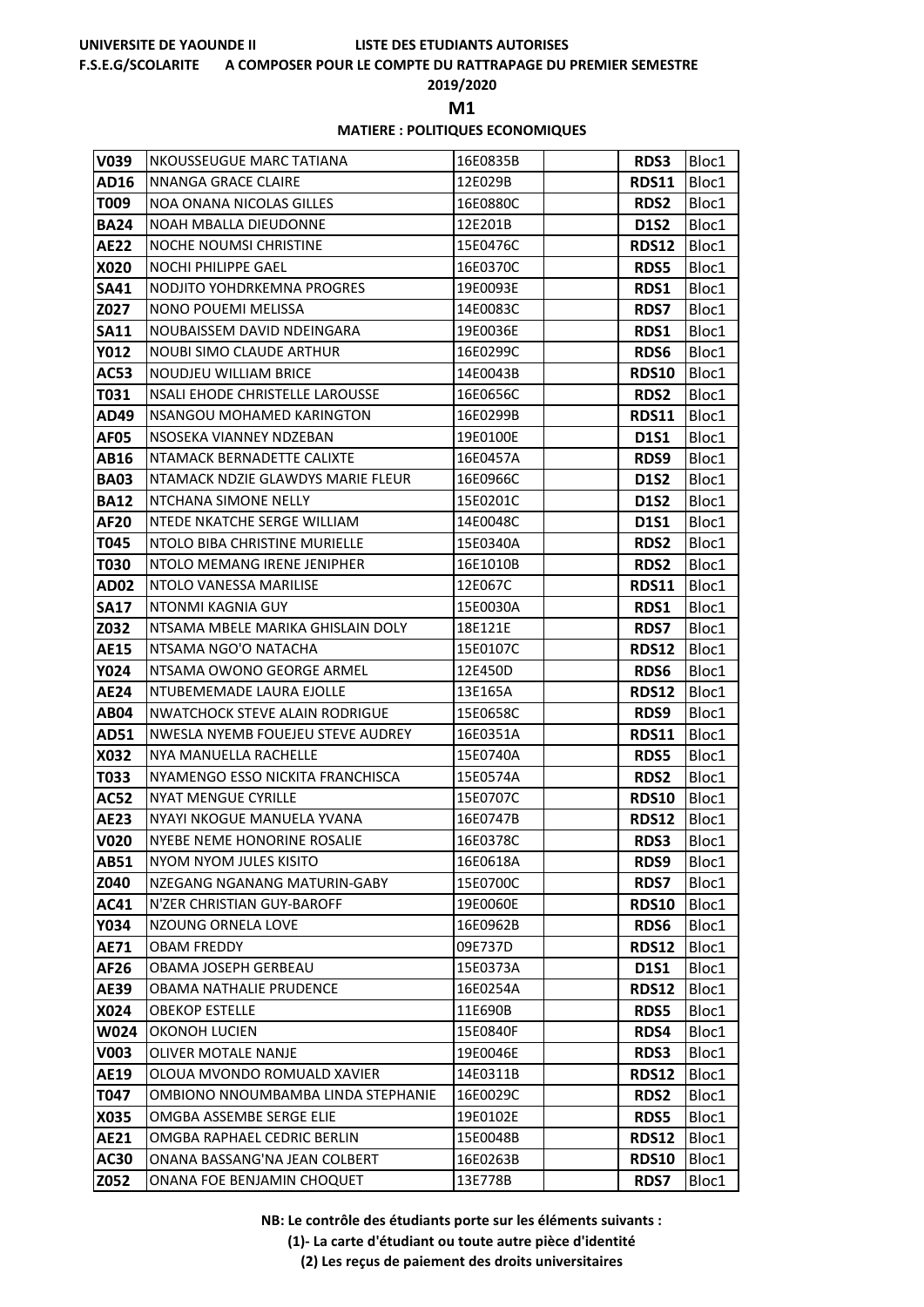### **F.S.E.G/SCOLARITE A COMPOSER POUR LE COMPTE DU RATTRAPAGE DU PREMIER SEMESTRE**

**2019/2020**

**M1** 

### **MATIERE : POLITIQUES ECONOMIQUES**

| AF04        | <b>ONANA JUSTIN</b>                  | 16E0012A | <b>D1S1</b>  | Bloc1 |
|-------------|--------------------------------------|----------|--------------|-------|
| T035        | ONANA MBARGA ENGELBERT               | 16E0930C | <b>RDS2</b>  | Bloc1 |
| <b>AE32</b> | ONANA NTSAMA ANAIS VIRGINIA          | 18E051E  | <b>RDS12</b> | Bloc1 |
| <b>BA01</b> | ONDOA MENYENG KELLIE ANTOINETTE      | 19E041E  | <b>D1S2</b>  | Bloc1 |
| AA62        | <b>ONGONE JEAN GABRIEL</b>           | 15E0887C | <b>RDS8</b>  | Bloc1 |
| Z049        | ONGUENE ESSIMI THOMAS                | 16E0620B | <b>RDS7</b>  | Bloc1 |
| V010        | ONGUENE MBAZOA CYRILLE ANDREA        | 19E0058Z | RDS3         | Bloc1 |
| AB25        | ONGYADAMAN DE BASSILEKIN CHRISTINE O | 14E0473A | RDS9         | Bloc1 |
| Z058        | ONJA'A FELICITE ERIKA                | 15E0159B | <b>RDS7</b>  | Bloc1 |
| AA41        | OSSOKOMAK MOUTOMBI GABRIELLE MICHELE | 14E0390B | <b>RDS8</b>  | Bloc1 |
| AC29        | OTAM BERTHILLE PATRICIA              | 16E0522C | <b>RDS10</b> | Bloc1 |
| <b>AD68</b> | <b>OUDAL KAIBINDE</b>                | 17E08F   | <b>RDS11</b> | Bloc1 |
| <b>SA28</b> | <b>OUEFIO SONIA BENEDICTE</b>        | 19E0068E | RDS1         | Bloc1 |
| AE46        | <b>OUMAR TOM</b>                     | 15E0023B | <b>RDS12</b> | Bloc1 |
| <b>W007</b> | <b>OUMENGUELE JOSEPH ANICET</b>      | 13E847C  | RDS4         | Bloc1 |
| <b>SA43</b> | <b>OYIE OMGBA LUC VIVIEN</b>         | 14E0499C | RDS1         | Bloc1 |
| <b>SA32</b> | OYONO ONONEMANG FRANCK               | 16E0363B | RDS1         | Bloc1 |
| <b>SA02</b> | PATEM CHEA DINGA                     | 16E0802C | RDS1         | Bloc1 |
| W045        | PEKURE MOUNTOUMJOU LADIFATOU         | 16E0864B | RDS4         | Bloc1 |
| <b>AE37</b> | PIMBONG FLORIBERT                    | 16E0522A | <b>RDS12</b> | Bloc1 |
| AB63        | PITROS MAZOUKING                     | 16E0577A | RDS9         | Bloc1 |
| W037        | POKAM NEGOUE MURIELLE SANDRE         | 16E0139C | RDS4         | Bloc1 |
| AB21        | POMEGNE NONO JULE                    | 17E079E  | RDS9         | Bloc1 |

**NB: Le contrôle des étudiants porte sur les éléments suivants : (1)- La carte d'étudiant ou toute autre pièce d'identité**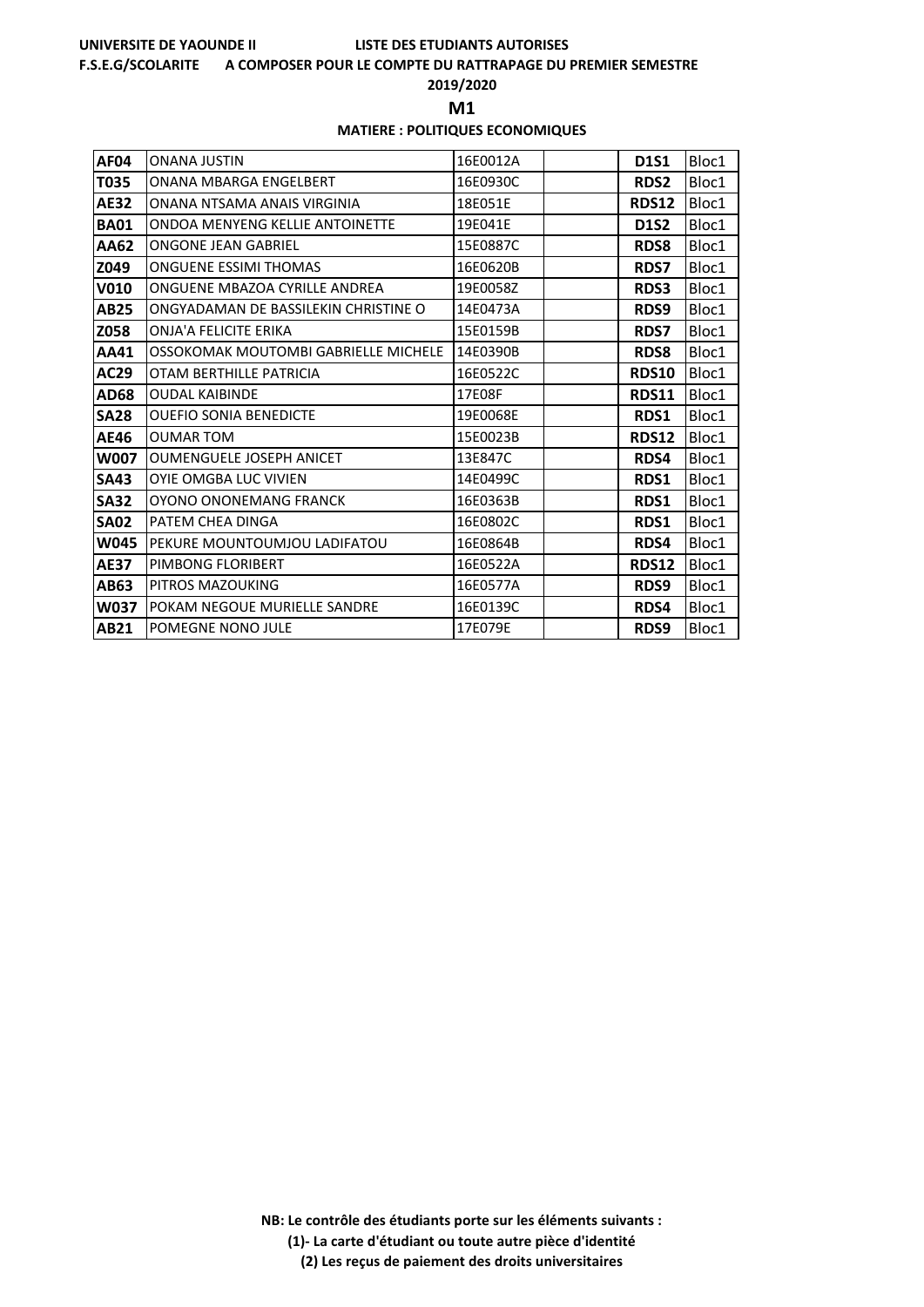### **F.S.E.G/SCOLARITE A COMPOSER POUR LE COMPTE DU RATTRAPAGE DU PREMIER SEMESTRE**

**2019/2020**

**M1** 

### **MATIERE : POLITIQUES ECONOMIQUES**

| <b>AF52</b> | POUHE MBONDO JACQUES ISIDORE       | 01E1660  | <b>D1S1</b>  | Bloc1 |
|-------------|------------------------------------|----------|--------------|-------|
| V001        | <b>REMADJI SIDONIE</b>             | 16E1078A | <b>RDS3</b>  | Bloc1 |
| V043        | RICARDO OSA ELA ADA                | 16E1101C | RDS3         | Bloc1 |
| W034        | <b>SABOUR YOUSSOUF BORGOU</b>      | 16E1119B | RDS4         | Bloc1 |
| Z022        | SAFIYATOU GOGGO                    | 14E0989C | <b>RDS7</b>  | Bloc1 |
| V009        | <b>SALEH DJIDDI TOLLI</b>          | 19E0020E | <b>RDS3</b>  | Bloc1 |
| <b>AA12</b> | SALMA SHAMSYIAH MOHAMED KONTCHA    | 19E0047E | <b>RDS8</b>  | Bloc1 |
| T017        | SALUTARIO OYONO ESONO NCHAMA       | 16E1061C | <b>RDS2</b>  | Bloc1 |
| AA40        | <b>SAME SELLE JEANNETTE ROSINE</b> | 16E0607B | <b>RDS8</b>  | Bloc1 |
| T056        | SEDINAH RENGOU AMZA                | 14E0645A | <b>RDS2</b>  | Bloc1 |
| AF31        | SEINGUI ADOUKSOUMA                 | 16E1161C | <b>D1S1</b>  | Bloc1 |
| AC02        | SEKE CYRILLE JUNIOR                | 16E0185A | <b>RDS10</b> | Bloc1 |
| T016        | SEME AYISSI ANTOINE DE ST PIERRE   | 14E0670A | <b>RDS2</b>  | Bloc1 |
| AD33        | SENDZE VANILLA TOMLA               | 19E0005E | <b>RDS11</b> | Bloc1 |
| <b>W020</b> | <b>SEUMO BOMDA JOLY MERVEILLE</b>  | 16E0504C | RDS4         | Bloc1 |
| AB37        | SEYDI MAMADOU OKERE OUMAR          | 19E0057Z | RDS9         | Bloc1 |
| <b>AB58</b> | <b>SIAKE YTEMBEN BRANDON</b>       | 16E0244C | RDS9         | Bloc1 |
| AE63        | <b>SIDIANG AMSEITOU</b>            | 15E0878C | <b>RDS12</b> | Bloc1 |
| AC48        | SIEWE ESAIE                        | 16E0251A | <b>RDS10</b> | Bloc1 |
| AA26        | <b>SIEWE MARILYSE</b>              | 15E0178C | <b>RDS8</b>  | Bloc1 |
| AA16        | SIMO WAFO YVONE CLAIRE             | 14E0569C | <b>RDS8</b>  | Bloc1 |
| <b>W005</b> | SOBFABE BEIDI DJONDANG EUGENIE     | 16E1084C | RDS4         | Bloc1 |
| AF50        | SOLKEM NATACHA NADJINABE KIMTO     | 18E030E  | <b>D1S1</b>  | Bloc1 |
| X047        | SONGOLI-NGBEMOU FRED IDEBERT       | 19E0029E | <b>RDS5</b>  | Bloc1 |
| AA55        | SOPPI EPANDA CECILE                | 11E265C  | <b>RDS8</b>  | Bloc1 |
| AF10        | SOULEIMANE MAZOU                   | 15E0529B | <b>D1S1</b>  | Bloc1 |
| X031        | SOULEYMANOU LAWANE                 | 14E0857B | <b>RDS5</b>  | Bloc1 |
| AF27        | STEVE MOSES SAKEU NJEWEL WILLY     | 15E0868A | <b>D1S1</b>  | Bloc1 |
| <b>BA02</b> | <b>SUFFO ROBERT CILVIN</b>         | 12E094H  | <b>D1S2</b>  | Bloc1 |
| AD37        | TABI MEWOLI FRANCOIS DONALD        | 14E0179B | <b>RDS11</b> | Bloc1 |
| AA01        | <b>TACHANG CYRIANE TAFON</b>       | 19E0010E | <b>RDS8</b>  | Bloc1 |
| Z029        | <b>TADOUM LAUREL THIERRY</b>       | 16E0662B | <b>RDS7</b>  | Bloc1 |
| <b>SA29</b> | TAGOCDJEU SILIENOU SYBILE HONELA   | 16E0197C | RDS1         | Bloc1 |
| T040        | TAKU MERVEILLE MAYAH               | 19E0016E | <b>RDS2</b>  | Bloc1 |
| <b>SA54</b> | TALONGMO TIOMELA ZIDANE EMMANUEL   | 16E0469C | RDS1         | Bloc1 |
| AD21        | TAM BAONGUE GUY PATRICK            | 16E0261C | <b>RDS11</b> | Bloc1 |
| <b>BA59</b> | TAMBA KOUDJOU VIVIEN               | 16E0336B | <b>D1S2</b>  | Bloc1 |
| X036        | TANGA TONYE MAC RAOUL              | 19E0007E | <b>RDS5</b>  | Bloc1 |
| T028        | TANGANG JANPOU JACKY CARLINE       | 16E0080B | <b>RDS2</b>  | Bloc1 |
| AA03        | <b>TANKOU FABIOLA ARMELLE</b>      | 16E0033A | <b>RDS8</b>  | Bloc1 |
| AD03        | <b>TANYEM MAFFO MARIE</b>          | 16E0811A | <b>RDS11</b> | Bloc1 |
| AA44        | TASSE ZOKEM OLIVIA                 | 15E0916A | <b>RDS8</b>  | Bloc1 |
| <b>AE59</b> | TATHO TCHAKOUNANG PYGAL            | 16E1118B | RDS12        | Bloc1 |
| V025        | TCHAPCHET TCHAPDA ROSE ODILE       | 16E0894C | <b>RDS3</b>  | Bloc1 |
| <b>Y020</b> | <b>TCHINGWA WATIE NADEGE</b>       | 16E0147B | RDS6         | Bloc1 |
| <b>AC06</b> | <b>TCHOFFO BORIS JUNIOR</b>        | 16E0553C | <b>RDS10</b> | Bloc1 |
| Y014        | TCHOKOUASSI NGASSA ANAIS ALEXANDRA | 15E0475A | RDS6         | Bloc1 |
| W041        | <b>TCHOMGANG JACQUELINE</b>        | 16E0578B | RDS4         | Bloc1 |
| T011        | TCHOUAN NJIKE PASCAL SANDRA        | 15E0516C | <b>RDS2</b>  | Bloc1 |

**NB: Le contrôle des étudiants porte sur les éléments suivants :**

**(1)- La carte d'étudiant ou toute autre pièce d'identité**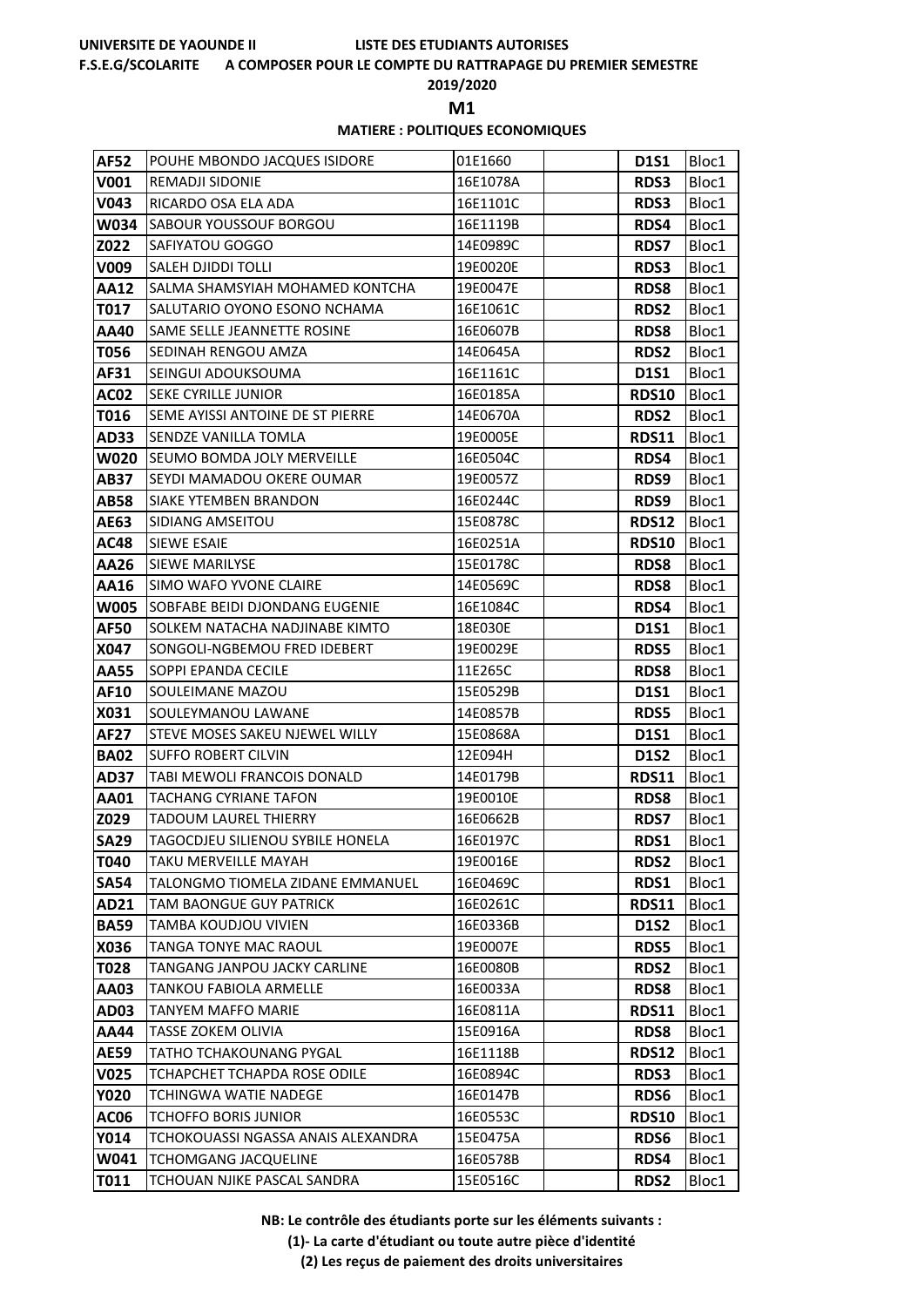### **F.S.E.G/SCOLARITE A COMPOSER POUR LE COMPTE DU RATTRAPAGE DU PREMIER SEMESTRE**

**2019/2020**

**M1** 

## **MATIERE : POLITIQUES ECONOMIQUES**

| <b>AE38</b> | <b>ITCHOUANGUEM BRYAN ROXEL</b>       | 16E0635B | <b>RDS12</b> | <b>Bloc1</b> |
|-------------|---------------------------------------|----------|--------------|--------------|
| Z061        | <b>ITCHOUWA JULES LANDRY</b>          | 14E0536B | <b>RDS7</b>  | Bloc1        |
| <b>AA29</b> | <b>ITEBIT BLENDINE ENDAM</b>          | 19E0075E | <b>RDS8</b>  | Bloc1        |
| <b>SA12</b> | <b>ITEGHA HEDWIG MBONG</b>            | 19E0066E | <b>RDS1</b>  | Bloc1        |
| <b>AE55</b> | <b>ITEGOU TENFACK HORNELA KELIANE</b> | 14E1027B | <b>RDS12</b> | Bloc1        |

**NB: Le contrôle des étudiants porte sur les éléments suivants :**

**(1)- La carte d'étudiant ou toute autre pièce d'identité**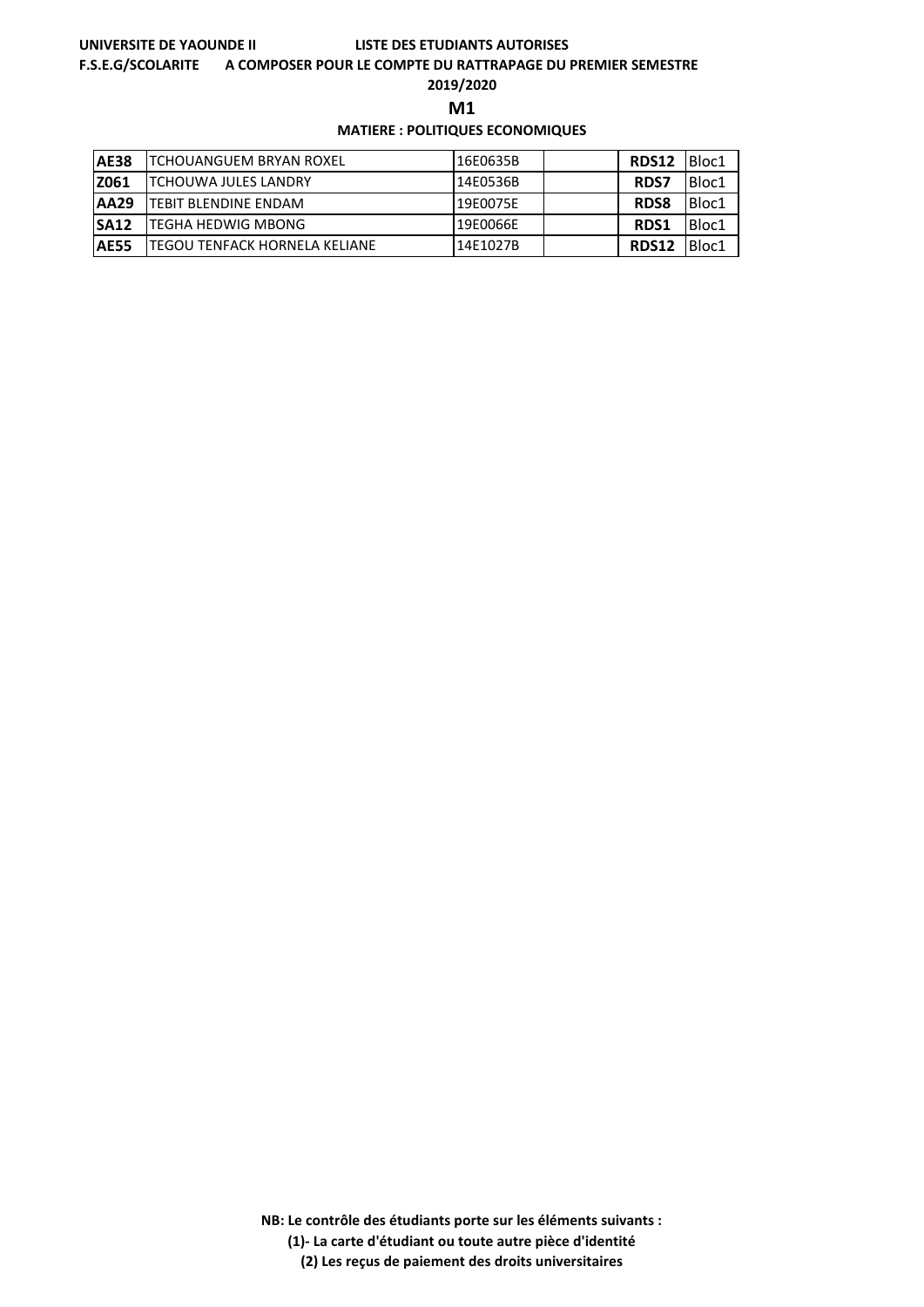### **F.S.E.G/SCOLARITE A COMPOSER POUR LE COMPTE DU RATTRAPAGE DU PREMIER SEMESTRE**

**2019/2020**

**M1** 

### **MATIERE : POLITIQUES ECONOMIQUES**

| <b>AB20</b> | TEHNA BOUMSONG MELAINE VIVIEN            | 12E558B  | RDS9         | Bloc1 |
|-------------|------------------------------------------|----------|--------------|-------|
| <b>AD36</b> | TEKOCK NOELLA TIFUH                      | 15E0563A | <b>RDS11</b> | Bloc1 |
| <b>Y029</b> | TENEKE TSAFACK BRUNO NOUBI               | 16E0027A | RDS6         | Bloc1 |
| AE13        | <b>TEPONE BRENDA</b>                     | 16E1029C | <b>RDS12</b> | Bloc1 |
| V046        | <b>TESSEMO AUDREY PERRIN</b>             | 16E0629C | <b>RDS3</b>  | Bloc1 |
| AA64        | TEUKEU HERLINE RICHELLE                  | 15E0320B | <b>RDS8</b>  | Bloc1 |
| T034        | THEMASON KAMESON LOIC MAGLOIRE           | 16E0010C | <b>RDS2</b>  | Bloc1 |
| <b>BA37</b> | <b>TIAM METSE GWLADYS</b>                | 15E0490A | <b>D1S2</b>  | Bloc1 |
| W014        | TINGO NDOUMBE VALANTINE                  | 16E0289C | RDS4         | Bloc1 |
| X041        | <b>TJOCK TEGEL YVON RENE KEVIN ADREW</b> | 14E0715C | <b>RDS5</b>  | Bloc1 |
| AF44        | <b>TOGUEU RAOUL AUBIN</b>                | 16E0626C | <b>D1S1</b>  | Bloc1 |
| X042        | TONGA DESIREE SYLVIE                     | 16E0943C | <b>RDS5</b>  | Bloc1 |
| <b>SA52</b> | TORALTA OTOINGAR                         | 15E0916C | RDS1         | Bloc1 |
| <b>AA28</b> | TOUMEUGNI NGOUNOU CHRISTIANE             | 16E0232A | <b>RDS8</b>  | Bloc1 |
| <b>AE18</b> | TOURERE TOUMANSIE ERNA CHRISTELLE        | 14E0660C | <b>RDS12</b> | Bloc1 |
| V014        | TSANGA JEAN RAOUL                        | 15E0838B | <b>RDS3</b>  | Bloc1 |
| AD47        | TSANGA ZOGO IVANNA NICOLE                | 15E0702A | <b>RDS11</b> | Bloc1 |
| AC36        | TSIMI AYMAR LAFORTUNE                    | 16E0236A | <b>RDS10</b> | Bloc1 |
| <b>AF25</b> | TSINDA MAKAM GERESTINE MARIANE           | 14E0298A | <b>D1S1</b>  | Bloc1 |
| V041        | TSOPMO AZEMFACK ESTELLE VIANNEY          | 16E0704B | <b>RDS3</b>  | Bloc1 |
| <b>AD25</b> | TSOUBOUM A MBAMBA HAITA BLANCHE          | 16E0328B | <b>RDS11</b> | Bloc1 |
| <b>AC18</b> | TUEKAM KENGNE JACKY BIONELLE             | 16E0027C | <b>RDS10</b> | Bloc1 |
| AC09        | VAZA IRENE                               | 18E001G  | <b>RDS10</b> | Bloc1 |
| <b>AF07</b> | <b>VERNYUY BONAVENTURE</b>               | 14E0914A | <b>D1S1</b>  | Bloc1 |
| AD60        | VONGA NWANAG STEPHANIE BRINDA            | 16E0441C | <b>RDS11</b> | Bloc1 |
| AE17        | WAMASSA FRANCETTE CARRET                 | 16E0212A | <b>RDS12</b> | Bloc1 |
| X007        | <b>WANKO FRANCINE VANELLE</b>            | 15E0047C | <b>RDS5</b>  | Bloc1 |
| V002        | WARA BRONO NGUFOR                        | 19E0151E | RDS3         | Bloc1 |
| AB24        | WATSOP DJOUSSE WILLIAM                   | 15E0084C | RDS9         | Bloc1 |
| <b>AC14</b> | <b>WEBNJOH BLESS WEBNGONG</b>            | 14E0602C | <b>RDS10</b> | Bloc1 |
| AD76        | WEBNJOH JOE NZANWI                       | 16E0571C | <b>RDS11</b> | Bloc1 |
| <b>SA09</b> | WILMA ANGUM MUTAGHA                      | 19E0177E | RDS1         | Bloc1 |
| AF40        | <b>WIRKOM BLAISE BERINYUY</b>            | 19E0024E | <b>D1S1</b>  | Bloc1 |
| <b>AE35</b> | <b>WIRKOM ETIENE MAIWONG</b>             | 15E0393C | <b>RDS12</b> | Bloc1 |
| Z011        | <b>WONDO MATHIEU</b>                     | 15E0974A | <b>RDS7</b>  | Bloc1 |
| <b>AE45</b> | YANA IMBITH RENE GHISLAIN                | 19E0057E | <b>RDS12</b> | Bloc1 |
| <b>V030</b> | YEFFOU FEUDJIO MARGUERITE                | 16E0415B | <b>RDS3</b>  | Bloc1 |
| T024        | YEMELI DIANE BLANDINE                    | 16E0262B | <b>RDS2</b>  | Bloc1 |
| Z059        | YENE BANGAYOUWA MARIE SONIA              | 16E0888A | <b>RDS7</b>  | Bloc1 |
| <b>AC11</b> | YEWAH TITCHUI MARCELLE AURELIE ANGE      | 16E0429C | <b>RDS10</b> | Bloc1 |
| X026        | YMELE VICKY SANDRA                       | 14E0087B | <b>RDS5</b>  | Bloc1 |
| <b>BA11</b> | YOMBA CASSIEN LOIC YANN                  | 16E0154B | <b>D1S2</b>  | Bloc1 |
| <b>AB62</b> | YOMSI MARIE STEPHANIE VINNIE             | 15E0427C | RDS9         | Bloc1 |
| W044        | YOUDOM LEALE HILLARY TELMA               | 14E0236B | RDS4         | Bloc1 |
| T037        | YOUNOUS ABDOULAYE ISSAKHA                | 15E0947B | <b>RDS2</b>  | Bloc1 |
| <b>SA10</b> | YOUSSOUF HASSAN MAHAMAT                  | 16E1098A | RDS1         | Bloc1 |
| AF09        | YOUSSOUF WARDOUGOU ZENI                  | 18E012E  | <b>D1S1</b>  | Bloc1 |
| <b>AC45</b> | YOUSSOUFA IBRAHIM                        | 15E0005C | <b>RDS10</b> | Bloc1 |
| <b>BA46</b> | YOUSSOUFA SAIDOU                         | 16E1051C | <b>D1S2</b>  | Bloc1 |

**NB: Le contrôle des étudiants porte sur les éléments suivants :**

**(1)- La carte d'étudiant ou toute autre pièce d'identité**